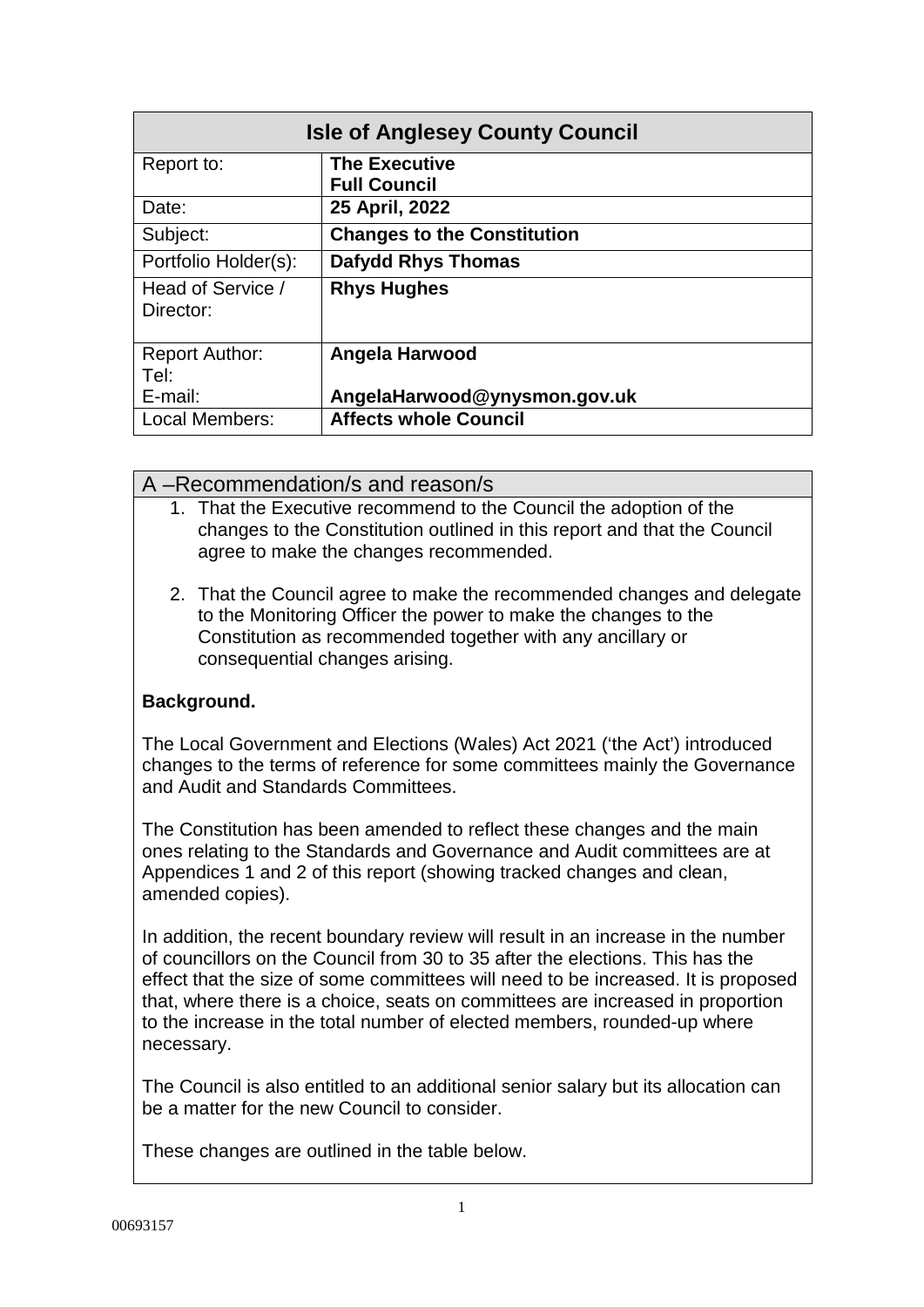| <b>COMMITTEE</b>                                   | <b>PREVIOUS PROVISION</b>                                                               | <b>NEW PROVISION</b>           |
|----------------------------------------------------|-----------------------------------------------------------------------------------------|--------------------------------|
| <b>Full Council</b>                                | 30 Members                                                                              | 35 Members                     |
| The Executive                                      | Up to 9 Members                                                                         | Remain the same                |
| <b>Scrutiny Committees</b>                         | 10 Members                                                                              | 12 Members                     |
| Audit<br>Governance<br>and<br>Committee            | 8 Members 1 lay member                                                                  | 8 Members and 4<br>lay Members |
| Standards Committee*                               | 2 County Council Members, 5<br>Independent<br>members<br>2<br>community council members | Remain the same                |
| Planning<br>and<br><b>Orders</b><br>Committee      | 11 Members                                                                              | 13 Members                     |
| <b>Appeals Committee</b>                           | 10 Members                                                                              | 12 Members                     |
| School Appeals*                                    | 3 or 5 lay members                                                                      | Remain the same                |
| Social<br><b>Services</b><br>Appeals<br>Committee* | 3 Members Independent Chair                                                             | Remain the same                |
| <b>Appointments Committee</b>                      | 10 Members                                                                              | 12 Members                     |
| <b>Licensing Committee</b>                         | 11 Members                                                                              | 13 Members                     |
| Joint<br>Planning<br>Policy<br>Committee*          | 14 Members, 7 from<br>each<br>Authority                                                 | Remain the same                |
| <b>Services</b><br>Democratic<br>Committee         | <b>Quarter of Council Members</b>                                                       | 9 Members                      |
| Investigation Committee*                           | 3 Members                                                                               | Remain the same                |
| Disciplinary Committee*                            | 3 Members                                                                               | Remain the same                |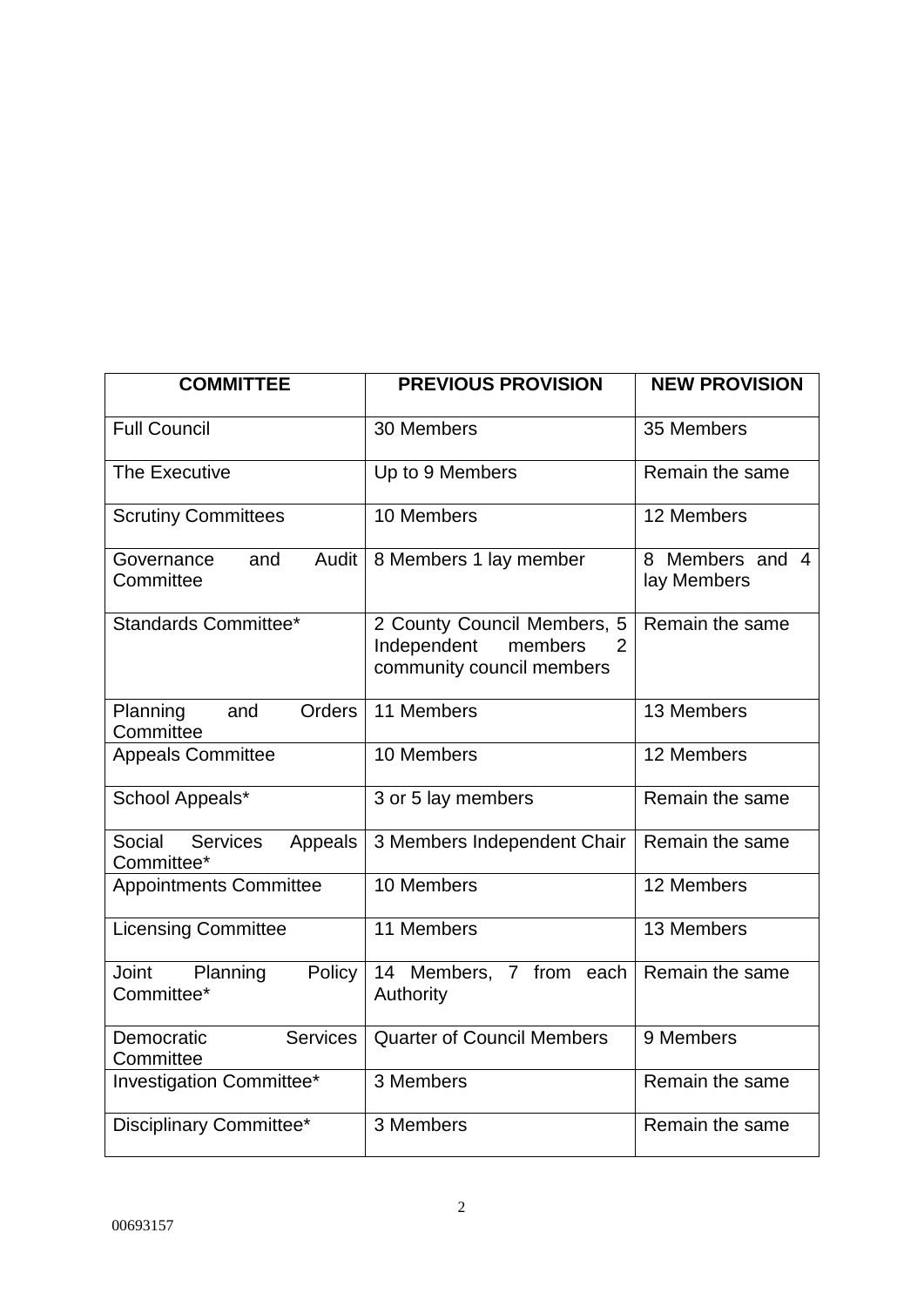\* No changes proposed as committee is either statutory, fulfils specific, limited function or is established by agreement with others

# B – What other options did you consider and why did you reject them and/or opt for this option?

Do nothing. However, this could mean that the council is acting unlawfully if the terms of reference for some Committees are not changed to reflect the new legislation.

# C – Why is this a decision for the Executive?

Changes to the Constitution are reserved to full Council. The Executive is being requested to recommend these changes to the Council.

Ch – Is this decision consistent with policy approved by the full Council?

Yes changes to the Constitution are reserved to the full Council.

# D – Is this decision within the budget approved by the Council?

Yes. Changes to the Constitution are undertaken by the Monitoring Officer after approval by the full Council.

| $Dd -$ Assessing the potential impact (if relevant): |                                       |                                    |
|------------------------------------------------------|---------------------------------------|------------------------------------|
|                                                      | How does this decision impact on      | Ensures that the Council is acting |
|                                                      | our long term needs as an Island?     | lawfully                           |
| $\mathcal{P}$                                        | Is this a decision which it is        | NO.                                |
|                                                      | envisaged will prevent future costs / |                                    |
|                                                      | dependencies on the Authority? If     |                                    |
|                                                      | so, how?                              |                                    |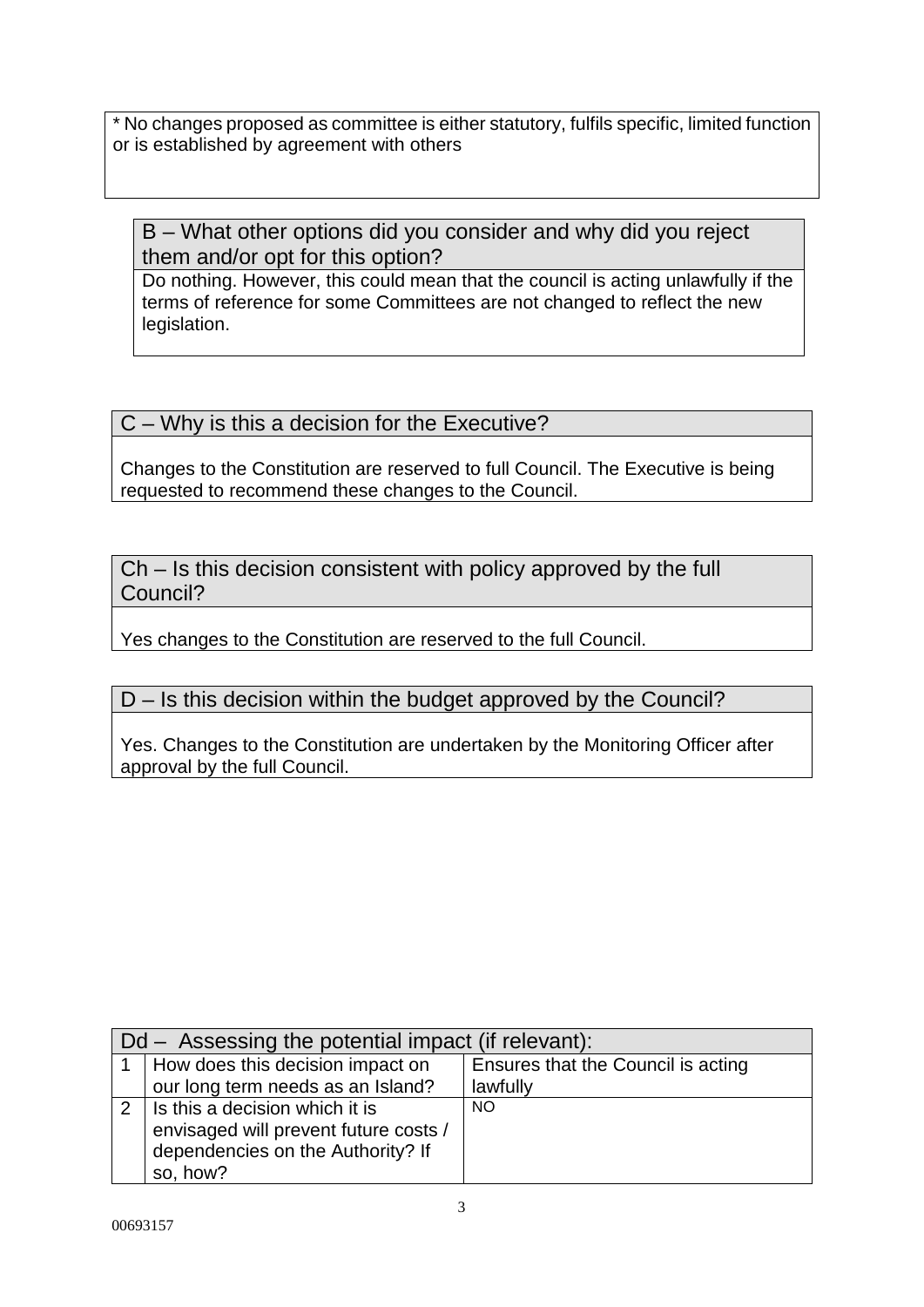| Dd – Assessing the potential impact (if relevant): |                                                                                                                                                                                                               |                                                                   |
|----------------------------------------------------|---------------------------------------------------------------------------------------------------------------------------------------------------------------------------------------------------------------|-------------------------------------------------------------------|
| 3                                                  | Have we been working<br>collaboratively with other<br>organisations to come to this<br>decision? If so, please advise<br>whom.                                                                                | N/A                                                               |
| $\overline{4}$                                     | Have Anglesey citizens played a<br>part in drafting this way forward,<br>including those directly affected by<br>the decision? Please explain how.                                                            | <b>No</b>                                                         |
| 5                                                  | Note any potential impact that this<br>decision would have on the groups<br>protected under the Equality Act<br>2010.                                                                                         | None anticipated                                                  |
| 6                                                  | If this is a strategic decision, note<br>any potential impact that the<br>decision would have on those<br>experiencing socio-economic<br>disadvantage.                                                        | None anticipated                                                  |
| $\overline{7}$                                     | Note any potential impact that this<br>decision would have on<br>opportunities for people to use the<br>Welsh language and on treating the<br>Welsh language no less favourably<br>than the English language. | The Constitution is available in both<br><b>Welsh and English</b> |

| $E -$ Who did you consult? |                                     | What did they say?   |
|----------------------------|-------------------------------------|----------------------|
| 1                          | Chief Executive / Senior Leadership | Accepted             |
|                            | Team (SLT)                          |                      |
|                            | (mandatory)                         |                      |
| $\overline{2}$             | Finance / Section 151               | Accepted             |
|                            | (mandatory)                         |                      |
| 3                          | Legal / Monitoring Officer          | Author of the report |
|                            | (mandatory)                         |                      |
| 4                          | Human Resources (HR)                |                      |
| 5                          | Property                            |                      |
| 6                          | Information Communication           |                      |
|                            | Technology (ICT)                    |                      |
|                            | Procurement                         |                      |
| 8                          | Scrutiny                            |                      |
| 9                          | <b>Local Members</b>                |                      |

# F - Appendices:

Appendix 1 Governance and Audit Committee Terms of Reference with tracked Changes.

Appendix 2 Standards Committee Terms of Reference with tracked changes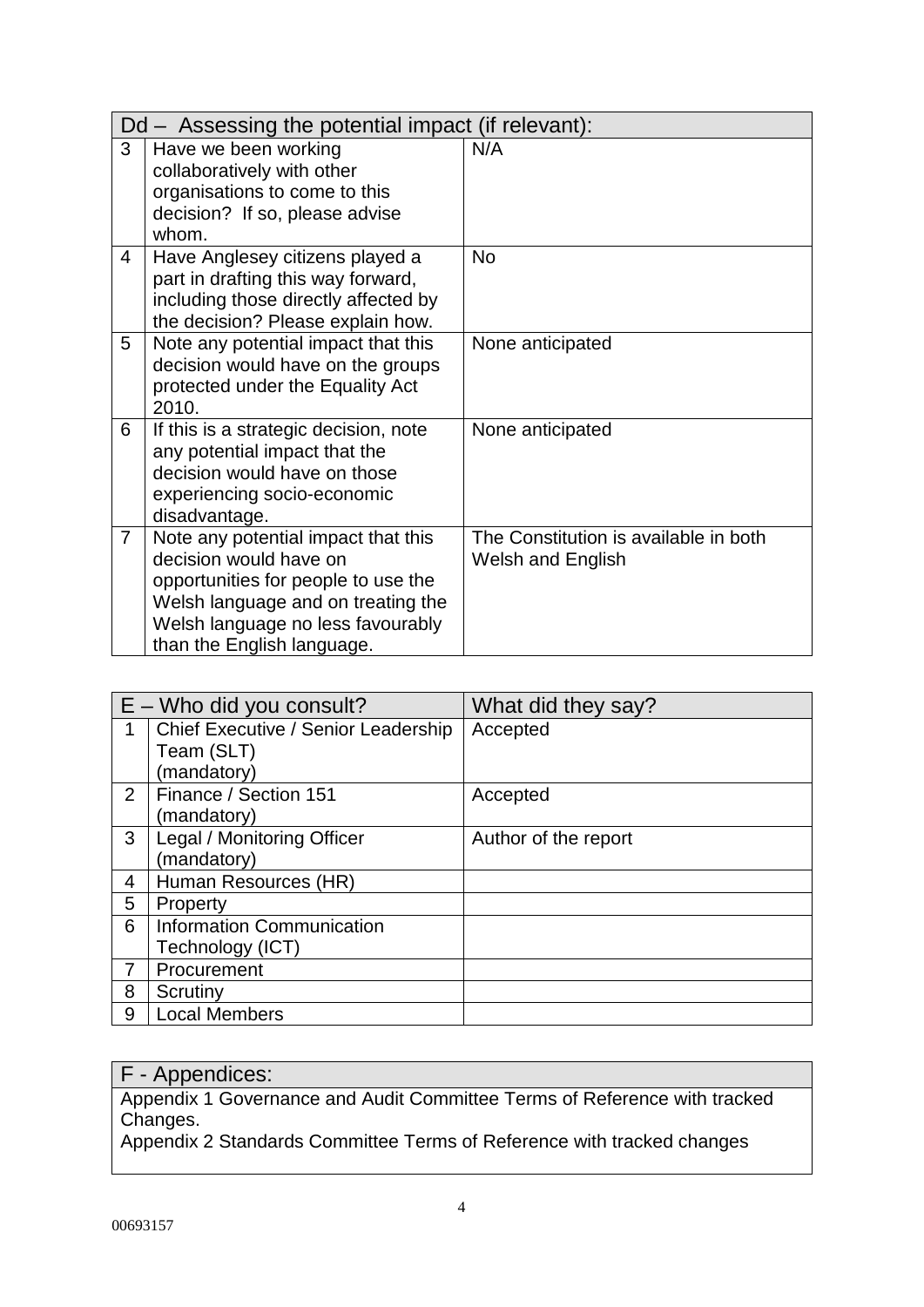Ff - Background papers (please contact the author of the Report for any further information):

The Local Government and Elections (Wales) Act 2021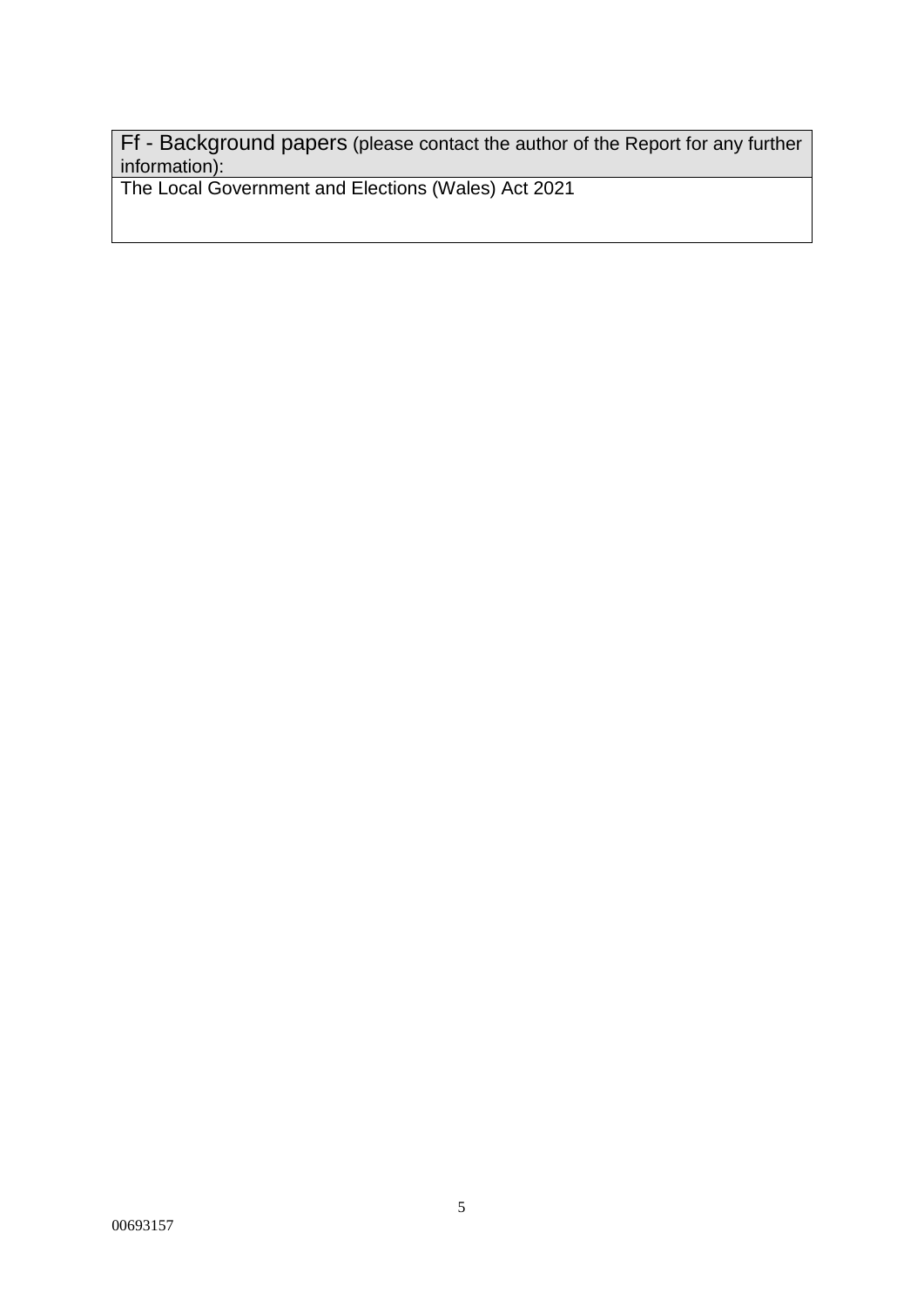# **Appendix 1**

## **3.4.8 Governance & Audit Committee – Terms of Reference**

## **3.4.8.1 Statement of purpose**

3.4.8.1.1. The Governance and Audit Committee is a key component of the Council's corporate governance. It provides an independent and high-level focus on the audit, assurance and reporting arrangements that underpin good governance and financial standards.

3.4.8.1.2. The purpose of the Governance and Audit committee is to provide to members of full Council (*'those charged with governance'*) independent assurance of the adequacy of the risk management framework, the internal control environment, panel performance, and the integrity of the financial reporting and governance processes. It oversees internal and external audit and other regulators, helping to ensure effective assurance arrangements are in place. It also reviews and assesses the authority's ability to handle complaints effectively and makes reports and recommendations in relation to the authority's ability to handle complaints effectively.

3.4.8.1.3. There is clear separation between the role of the Governance and Audit committee and that of scrutiny committees. The Governance and Audit committee role seeks assurance that internal control systems of the council are working and risks effectively managed, rather than the actual scrutiny of activities.

3.4.8.1.4 33It also receives and comments upon the council annual assessment report and the report of the performance assessment panel.

### **3.4.8.2 Composition and arrangements**

3.4.8.2.1 The Governance and Audit Committee is a non-executive body established under the requirements of the Local Government (Wales) Measure 2011 and is a fully constituted committee of the Council operating at a strategic level. The committee will conduct its business non-politically and must abide by the rules concerning political balance, in accordance with the Local Government and Housing Act 1989.

3.4.8.2.2 The committee will consist of one third of lay members; four lay members eight and eight elected members and one lay member. Elected members will be politically balanced and will not be members of the executive, but the Finance Portfolio Holder is required, as far as possible, to attend all meetings of the Committee. The Chair will be a lay member and the Deputy<del>Vice</del>- Chair will not be a member of the executive or an assistant to it's executive. recommend the appointment of the lay member to the Governance and Audit Committee. Th The lay members will serve for a fixed term to coincide with the length of the Council, i.e. five years, and will serve a maximum of two terms. All members, including the lay members, are subject to the Council's Code of Conduct and will declare any interests. The lay members will have equal status to that of the elected members in terms of access to staff and information, for the purposes of the Governance and Audit committee.

3.4.8.2.3 The chair of the Governance and Audit committee willmust be acan be a councillor or a lay member., but must not be a member of a group that forms part of the council's executive, except where all groups are represented on the executive (in which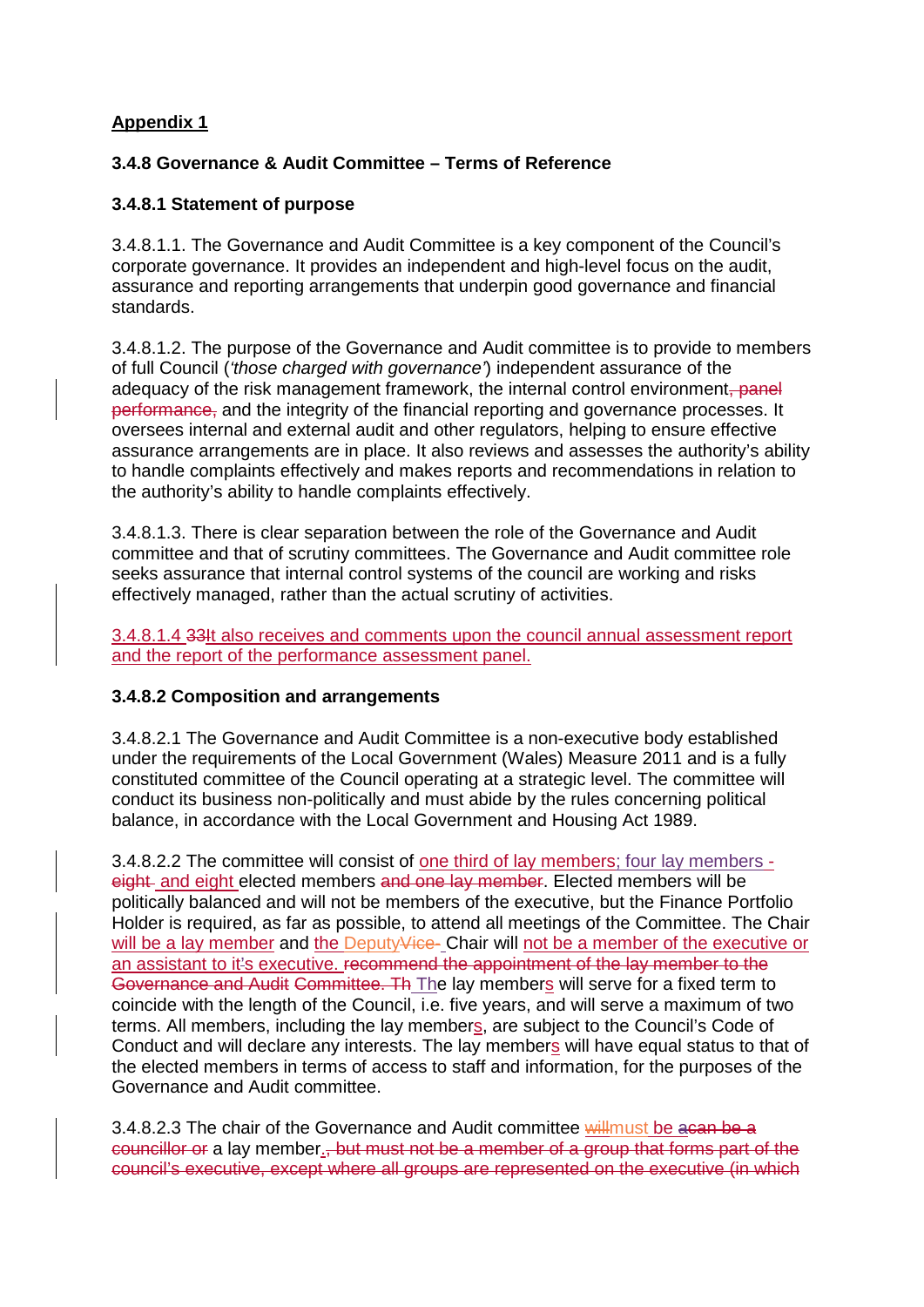case the chair must not be a member of the executive). The committee members will decide upon the Cehair and deputy ---Cechair of the committee. All committee members, including the lay members, shall have a vote.

3.4.8.2.4 Any officer or member called to attend a Governance and Audit committee meeting must do so. They must answer any questions asked of them except ones that they could refuse to answer if they were in court. The committee can invite other persons to attend before it, but anyone else so invited to attend is under no compulsion to do so.

3.4.8.2.5 The committee will meet at least four times a year and must meet if the full council so decides, or if at least a third of the committee's members requisition in writing to the Chair that a meeting be held. The council will publish the committee dates annually but additional meetings can be arranged at the discretion of the Chair if the required number of days' notice is provided and that the agenda is published prior to the meeting, in accordance with regulations.

3.4.8.2.6 The Director of Function (Resources) and Section 151 Officer, as the officer with responsibility for financial administration, will advise the committee. The Committee will provide effective support to the Director of Function (Resources) and Section 151 Officer, who consequently, will have direct and unfettered access to the committee.

3.4.8.2.7 The committee may commission work from the external and internal auditors and both will advise the Committee. The Committee may additionally, seek independent advice from outside the Council, within an approved budget.

3.4.8.2.8 The external and internal auditors of the Council have the right to request the chair of the committee to consider any matter that the auditors believe should be brought to the attention of the Council.

3.4.8.2.9 All new members will receive a full induction to the committee. Members will have role descriptions and will review their knowledge and skills through a selfassessment process. They will receive appropriate ongoing training in their role in accordance with an annual training programme and will receive regular briefings on new legislation, professional guidance and research.

## **3.4.8.3 Accountability arrangements**

3.4.8.3.1 The committee will report to full council *('those charged with governance')* on an annual basis the Governance and Audit committee's findings, conclusions and recommendations concerning the adequacy and effectiveness of the Council's governance, risk management and internal control frameworks; financial reporting arrangements, complaints handling and internal and external audit functions.

3.4.8.3.2 The committee will report to full council *('those charged with governance')* on an annual basis the effectiveness of the committee in meeting its purpose and its agreed terms of reference. A regular self-assessment will be used to support the planning of the Governance and Audit committee work programme and training plans and will inform the committee's annual report.

3.4.8.3.3 The committee is subject to normal arrangements of openness. Meetings will be held in public, agendas and reports are published and available for inspection. The exception to this is where 'exempt items' are being considered, which are chiefly matters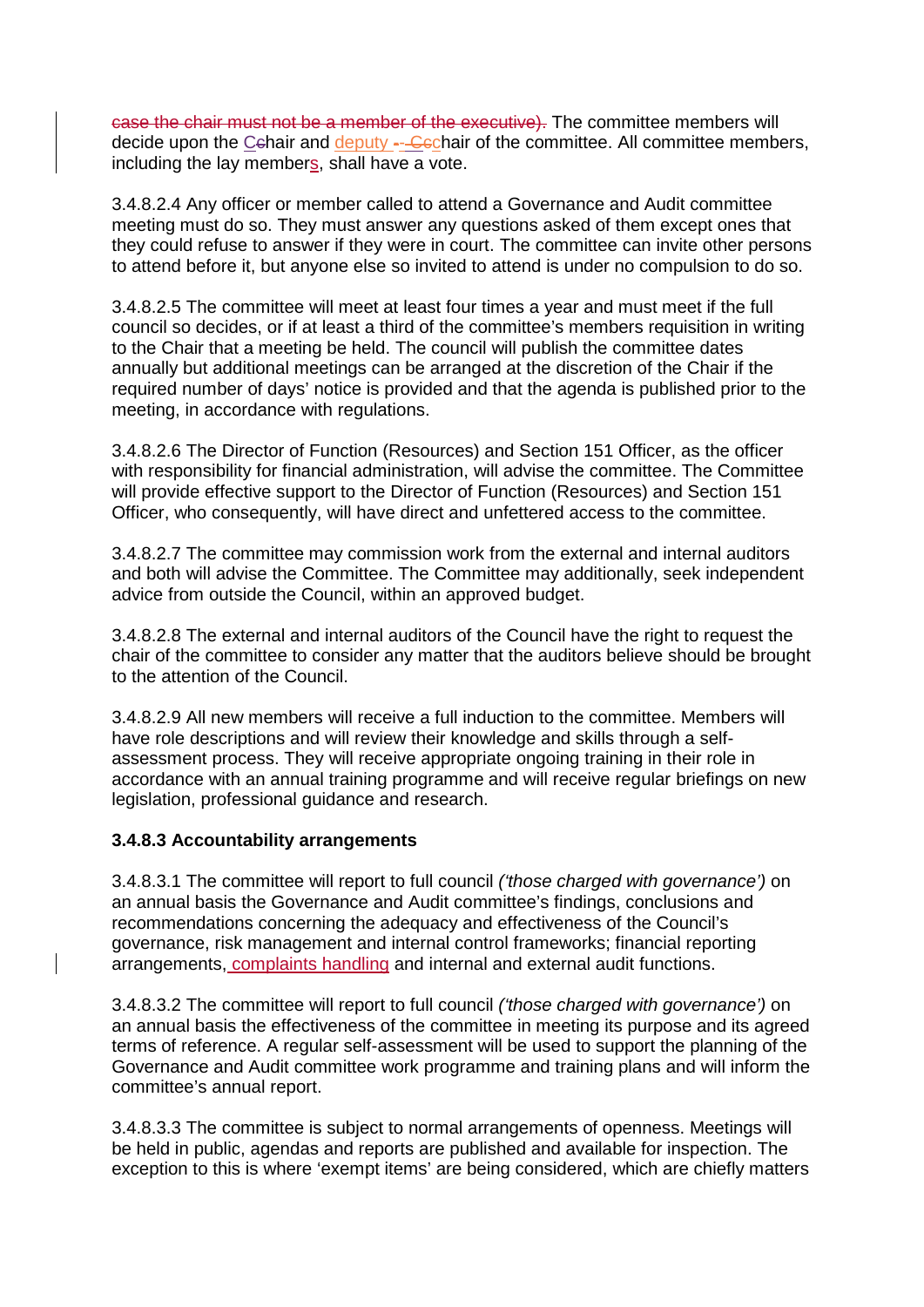which involve discussions concerning named individuals or refer to the business affairs of the Council which could prejudice the interests of the Council commercially, financially and legally.

## **3.4.8.4 Governance**

3.4.8.4.1 The committee will review and assess the Council's corporate governance arrangements against the good governance framework4, including the ethical framework, and will consider the local code of governance.

3.4.8.4.2 The committee will review the Annual Governance Statement (AGS) prior to full council approval and consider whether it properly reflects the risk environment and supporting assurances, taking into account internal audit's opinion on the overall adequacy and effectiveness of the council's framework of governance, risk management and control.

3.4.8.4.3 The committee will review the council and executive draft response to the panel performance assessment and if appropriate make recommendations for changes to the draft response. The procedure for this review is outlined in paragraph 3.4.8.16

3.4.8.4.4 The committee will review the council annual self-assessment report and if appropriate, make recommendations for changes to the report. The procedure for this review is outlined in paragraph 3.4.8.155

3.4.8.4.35 The committee will help the council to implement the values of ethical governance. It will promote measures to improve transparency and accountability and effective public reporting to the authority's stakeholders and the local community. As part of its review of governance arrangements, it will ensure there are adequate arrangements in place to enforce a strong commitment to ethical values and legal compliance at all levels.

3.4.8.4.46 The committee will review the governance and assurance arrangements available for significant partnerships or collaborations.

## **3.4.8.5 Treasury management**

3.4.8.5.1 Full council has nominated the Governance and Audit Committee to be responsible for ensuring effective scrutiny of the treasury management strategy and policies.

3.4.8.5.2 The committee will undertake a scrutiny role in accordance with the CIPFA Treasury Management Code of Practice, prior to approval by full council. Where it is undertaking this scrutiny role, it will endeavour to develop greater awareness and understanding of treasury matters among the members.

3.4.8.5.3 The committee will review the treasury management policy and procedures to be satisfied that controls are satisfactory. It will receive six-monthly reports on activities, issues and trends to support the committee's understanding of treasury management activities.

3.4.8.5.4 The committee will review the treasury risk profile and processes, and will review assurances on treasury management.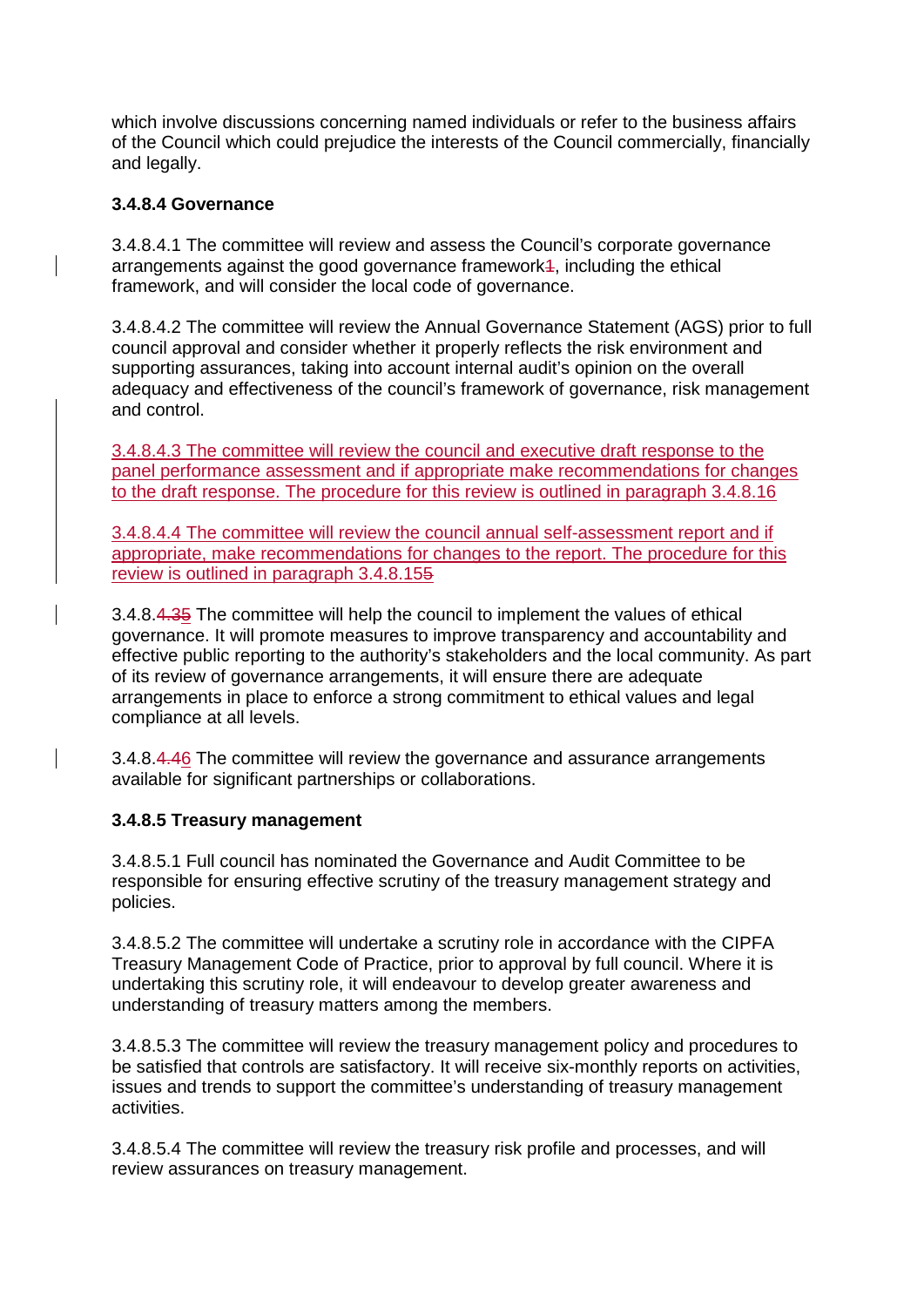## **3.4.8.6 Value for money**

3.4.8.6.1 The committee will support the development of robust arrangements to ensure that the council makes best use of its resources and taxpayers and service users receive excellent value for money.

3.4.8.6.2 The committee will review the council's overall approach to value for money and assess whether it is in line with governance objectives and the assurances on this to underpin the Annual Governance Statement.

3.4.8.6.3 The committee will consider assurances and assessments on the effectiveness of these arrangements, in particular, the Wales Audit Office's annual improvement reports.

## **3.4.8.7 Assurance framework**

3.4.8.7.1 The committee will consider the council's assurance framework and ensure that it adequately addresses the risks and priorities of the council. This will support the committee's approval of the internal audit risk-based plan by identifying the extent to which it will rely on internal audit for its assurance requirements.

3.4.8.7.2 The committee will ensure there is clarity of what assurance is provided, that there is a clear allocation of responsibility for providing assurance and duplication is avoided.

## **3.4.8.8 Risk management**

3.4.8.8.1 Assurance over risk management will be a key element underpinning the Annual Governance Statement. To this end, the committee will review and assess the effective development and operation of risk management in the council. In particular, it will:

- Oversee the authority's risk management policy and strategy, and their implementation in practice

- Oversee the integration of risk management into the governance and decision-making processes of the organisation

- Review the arrangements to co-ordinate and lead risk management, including the process and reporting lines

- Review the risk profile, keep up to date with significant areas of strategic risks and major operational and project risks

- Review the assurance available for managing partnership risks, including the risk profile of the Council as part of the partnership

- Review the corporate risk register and seek assurance that management appropriately own and manage risks effectively

- Seek assurance that adequate risk assessments support strategies and policies and risks are actively being managed and monitored.

- Follow up and monitor risks identified by auditors and inspectors to ensure that they are integrated into the risk management process

- Support the development and embedding of good practice in the field of risk management practice.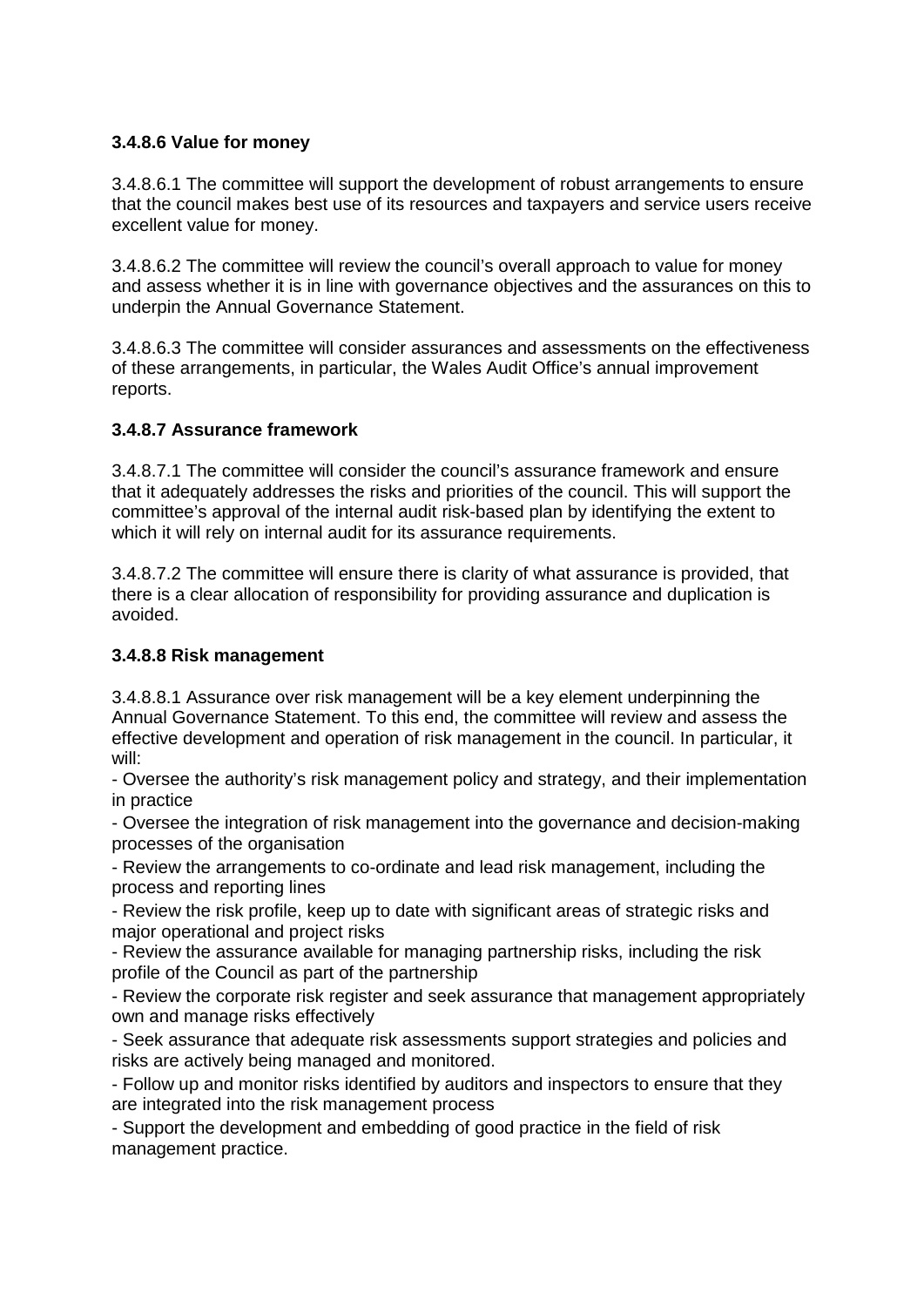## **3.4.8.9 Countering fraud and corruption**

3.4.8.9.1 The committee will review the effectiveness of the council's whistleblowing arrangements, including the policy.

3.4.8.9.2 The committee will monitor the counter-fraud and corruption strategy, actions and resources, to ensure that it meets with recommended practice, governance standards and legislation.

3.4.8.9.3 The committee will review the assessment of fraud risks and potential harm to the council from fraud and corruption. It will review the fraud risk profile to understand the level of fraud risk to which the authority is exposed and the implications for the wider control environment.

3.4.8.9.4 It will oversee any major areas of fraud, identified in an annual report from the Director of Function (Resources) and Section 151 Officer, and monitor action plans to address control weaknesses.

## **3.4.8.10 Internal audit**

3.4.8.10.1 The Local Government (Wales) Measure 2011 has an explicit requirement for the Governance and Audit committee to oversee the council's internal audit arrangements.

3.4.8.10.2 The role of the Governance and Audit committee in relation to internal audit will be to:

- oversee its independence, objectivity, performance and professionalism
- support the effectiveness of the internal audit process
- promote the effective use of internal audit within the assurance framework.

3.4.8.10.3 The committee will review and approve the internal audit charter, which defines the internal audit's activity purpose, authority and responsibility.

3.4.8.10.4 If applicable, it will review proposals and make recommendations in relation to the appointment of external providers of internal audit services.

3.4.8.10.5 The committee will approve (but not direct) the risk-based internal audit strategy, including internal audit's resource requirements and the use of other sources of assurance. It will have a good understanding of the level of assurance risk management provides when it reviews the risk-based internal audit strategy. The committee will approve significant interim changes to the strategy.

3.4.8.10.6 The committee will make appropriate enquiries of both management and the head of internal audit to determine if there are any inappropriate scope or resource limitations.

3.4.8.10.7 The committee will consider an annual report from the head of internal audit on internal audit's performance, including the performance of external providers of internal audit services.

3.4.8.10.8 The committee will consider the head of internal audit's annual report and the opinion on the overall adequacy and effectiveness of the council's framework of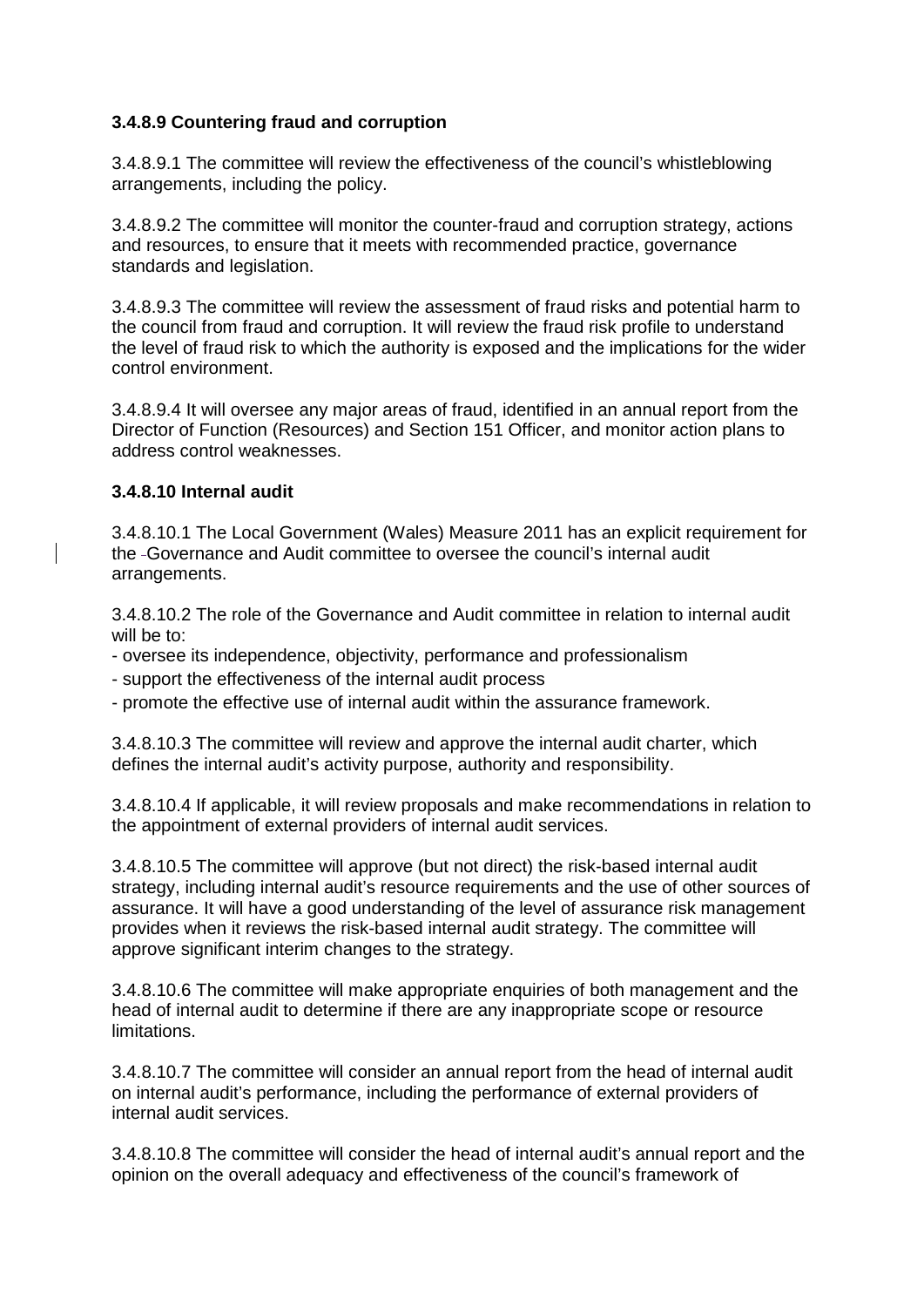governance, risk management and control together with the summary of the work supporting the opinion. These will assist the committee in reviewing the Annual Governance Statement.

3.4.8.10.9 The committee will consider the statement contained in the annual report of the level of conformance with the Public Sector Internal Audit Standards and the results of the Quality Assurance and Improvement Programme that support the statement – these will indicate the reliability of the conclusions of internal audit.

3.4.8.10.10 The committee will consider updates on the work of internal audit including key findings, issues of concern, management responses and action in hand as a result of internal audit work. It will consider summaries of specific internal audit reports as requested, including the effectiveness of internal controls and will monitor the implementation of agreed actions.

3.4.8.10.11 The committee will receive reports outlining the action taken where the head of internal audit has concluded that management has accepted a level of risk that may be unacceptable to the authority or there are concerns about progress with the implementation of agreed actions.

3.4.8.10.12 The committee will consider reports on instances where the internal audit function does not conform to the Public Sector Internal Audit Standards and Local Government Application Note, considering whether the non-conformance is significant enough that it must be included in the Annual Governance Statement.

3.4.8.10.13 The committee will consider, approve and periodically review any safeguards put in place to limit impairments to independence and objectivity arising from additional roles or responsibilities outside of internal auditing of the head of internal audit.

3.4.8.10.14 The committee will contribute to the Quality Assurance and Improvement Programme and, in particular, to the external quality assessment of internal audit that takes place at least once every five years. It will oversee the qualifications and independence of the assessor.

3.4.8.10.15 The committee will consider a report on the effectiveness of internal audit to support the Annual Governance Statement, where required to do so by the Accounts and Audit (Wales) Regulations 2014.

3.4.8.10.16 The committee will support the development of effective communication with the head of internal audit. The engagement between the head of internal audit and the Governance and Audit Committee is a crucial component of delivering an effective internal audit service.

3.4.8.10.17 The committee will provide free and unfettered access to the Governance and Audit Committee chair for the head of internal audit, including the opportunity for a private meeting with the committee.

### **3.4.8.11 External audit**

3.4.8.11.1 The committee will support the independence and objectivity of external audit through consideration of the external auditor's annual assessment of its independence.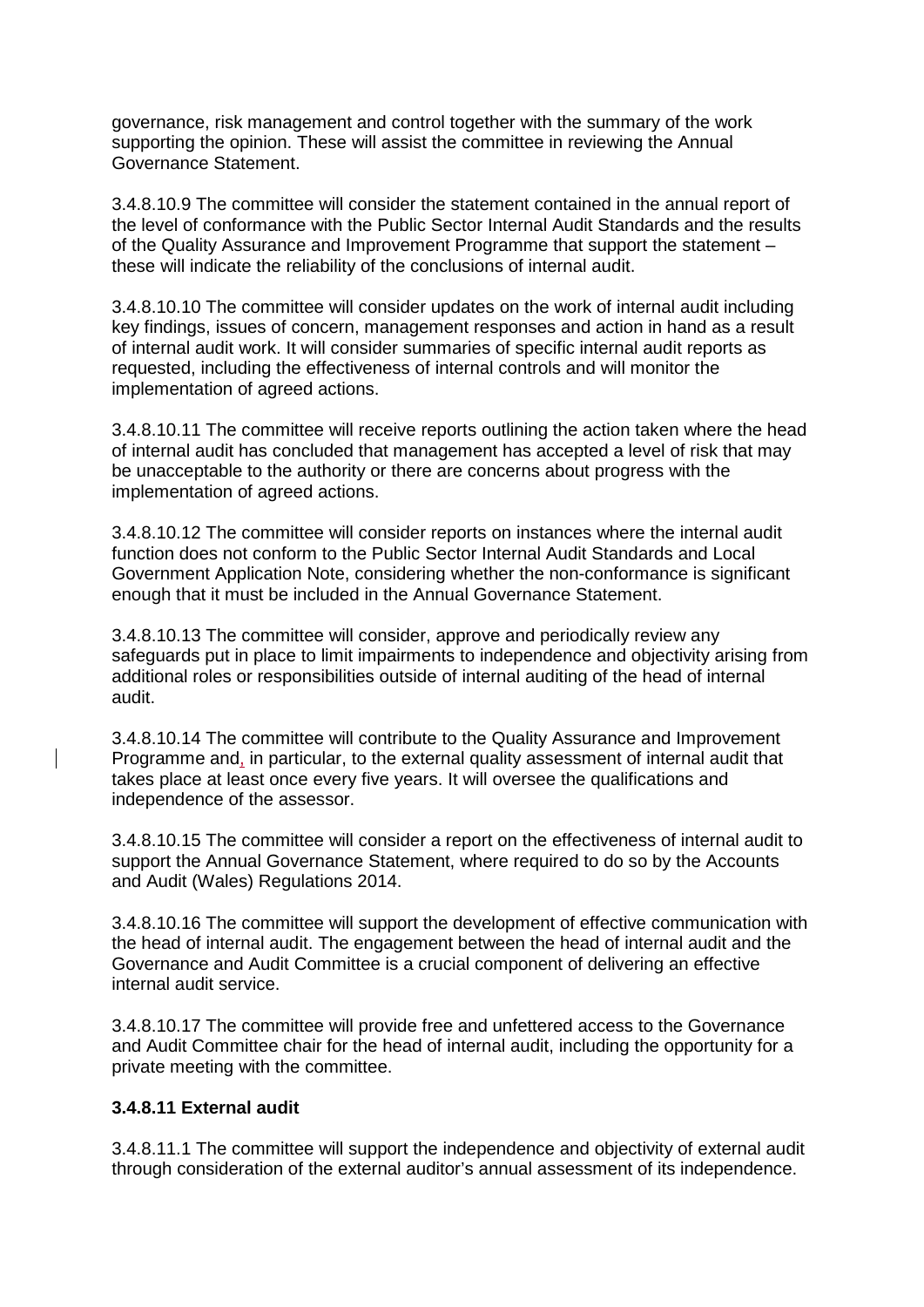3.4.8.11.2 The committee will consider the external auditor's annual letter and the report to *'those charged with governance'*. It will contribute to the council's response to the annual audit letter.

3.4.8.11.3 The committee will oversee external audit arrangements, comment on the scope and depth of external audit work and ensure it gives value for money. It will consider external audit reports and will monitor their recommendations.

3.4.8.11.4 The committee will advise and recommend on the effectiveness of relationships between external and internal audit and other inspection agencies or relevant bodies.

3.4.8.11.5 There will be an opportunity for the Governance and Audit committee to meet privately and separately with the external auditor, independent of those officers with whom the auditor must retain a working relationship.

## **3.4.8.12 Financial reporting**

3.4.8.12.1 The committee will review and scrutinise the council's financial affairs, making reports and recommendations in relation to them.

3.4.8.12.2 The committee will review, prior to approval by full council, the authority's annual financial statements, including the explanatory foreword, key messages, trends, consistency with financial performance, suitability of and compliance with accounting policies and treatments and major judgmental areas.

3.4.8.12.3 The committee will consider the external auditor's report to 'those charged with governance' on issues arising from the audit of the accounts and whether they need to be brought to the attention of the council.

### **3.4.8.13 Other regulators and inspectors**

3.4.8.13.1 The committee will receive and consider reports from any other regulators or inspectors, which will be a useful source of assurance. In respect of these, the authority will ensure there is no unnecessary duplication between the Governance and Audit committee and any overview and scrutiny committee in considering such reports.

### **3.4.8.14 Complaints Handling**

3.4.8.14.1 The committee will review and assesses the authority's ability to handle complaints effectively.

3.4.8.14.2 The committee will make reports and recommendations in relation to the authority's ability to handle complaints effectively.

## **3.4.8.15 Panel Performance Self-assessment Report**

3.4.8.15.1 Each financial year, the committee will receive from council a draft of its selfassessment report [to be drafted in accordance with Chapter 1 of Part 6 of the Local Government and Elections (Wales) Act 2021 (performance and governance of principal councils)]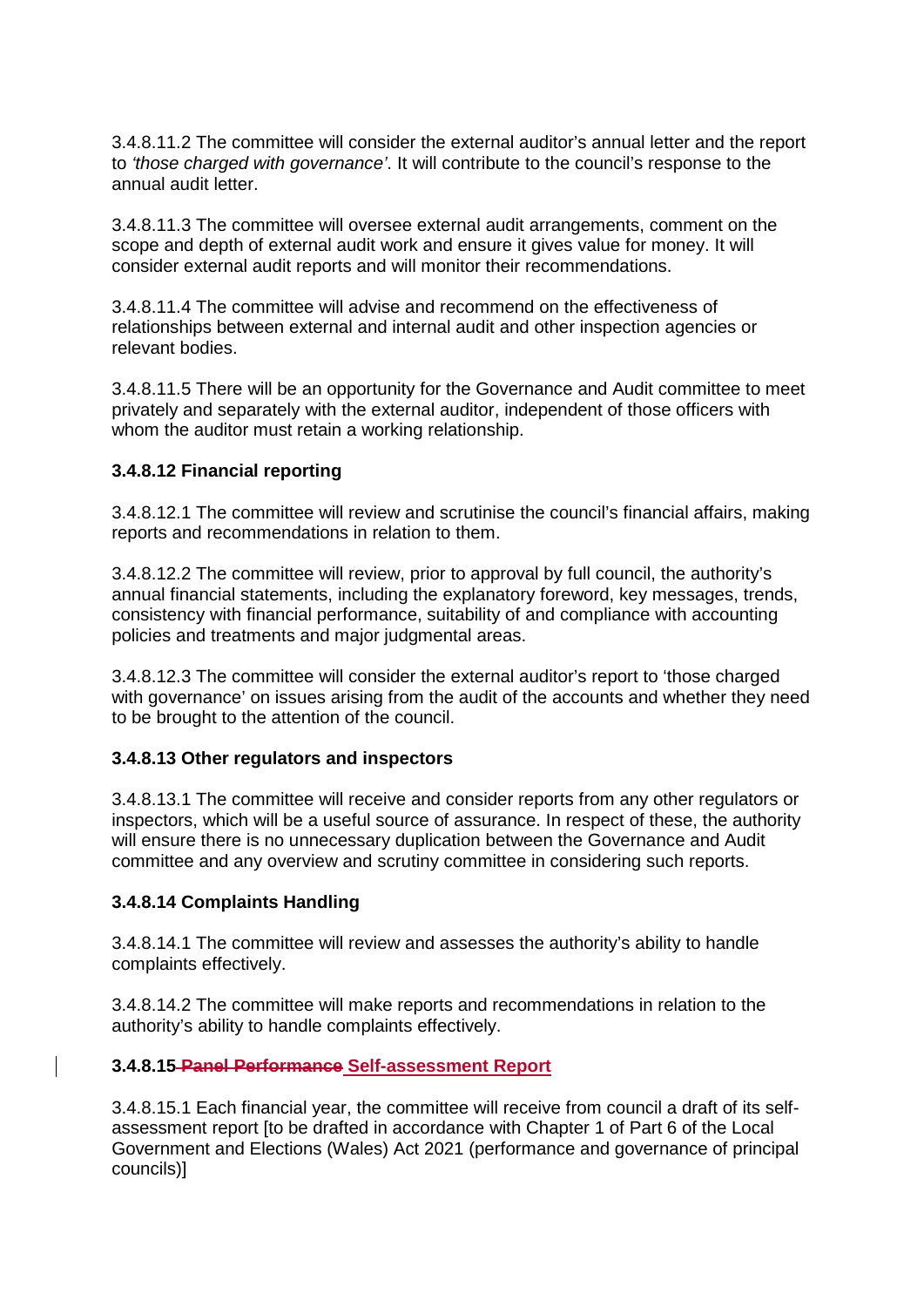3.4.8.15.2 The committee will receive the draft report from the council before the end of four weeks of the council making the report.

3.4.8.15.3 The committee will review the draft report and may make recommendations for changes to the conclusions, or to anything included by the council by way of actions it intends taking, or it has already taken, so as to increase the extent to which it will meet the performance requirement in the financial year following the financial year to which the report relates.

3.4.8.15.4 Any recommendation made by the committee, but not adopted by council before publication, must be included in the report with reasons why the council has not made the changes recommended by the Governance and Audit Committee.

**3.4.8.165.5 Performance Panel Assessment**

3.4.8.165.61 At least once during an electoral cycle a -panel performance assessment will take place in the period between ordinary elections of councillors to the council. The council may choose to commission more than one panel assessment in an electoral cycle, but it is not a requirement of the legislation. (The Local Government and Elections (Wales) Act 2021).

3.4.8.165.72 The council must -publish a panel performance assessment report at least six months before the date of the next ordinary election

3.4.8.165.83 The council must make a draft of its response to the panel performance assessment available to its governance and audit committee, which must then review the draft response and may make recommendations for changes to the response to the panel assessment.

3.4.8.165.94 If the council does not make a change recommended by the governance and audit committee, it must set out in the final response the recommendation and the reasons why it did not make the change.

**3.4.8.17. Auditor General Special Inspection**

3.4.8.17.5111 If the Auditor General carries out a special inspection (as it considers the council is not, or may not, be meeting its performance requirements, and a report is sent to council, as soon as reasonably practicable after receiving such report, the council must make it available to the Governance and Audit Committee.

3.4.8.175.6 12 Should a response be required by council to a report published in accordance with paragraph 3.4.8.165.5 above, council must make a draft of the response available to the Governance and Audit Committee. The committee must review the draft response and may make recommendations for changes to the statement made in response to what action, if any, the council intends to take in response to the recommendations made by the Auditor General.

3.4.8.175.713 Any recommendation made by the committee, but not adopted by council before publication, must be included in the response with reasons why the council has not made the changes recommended by the Governance and Audit Committee.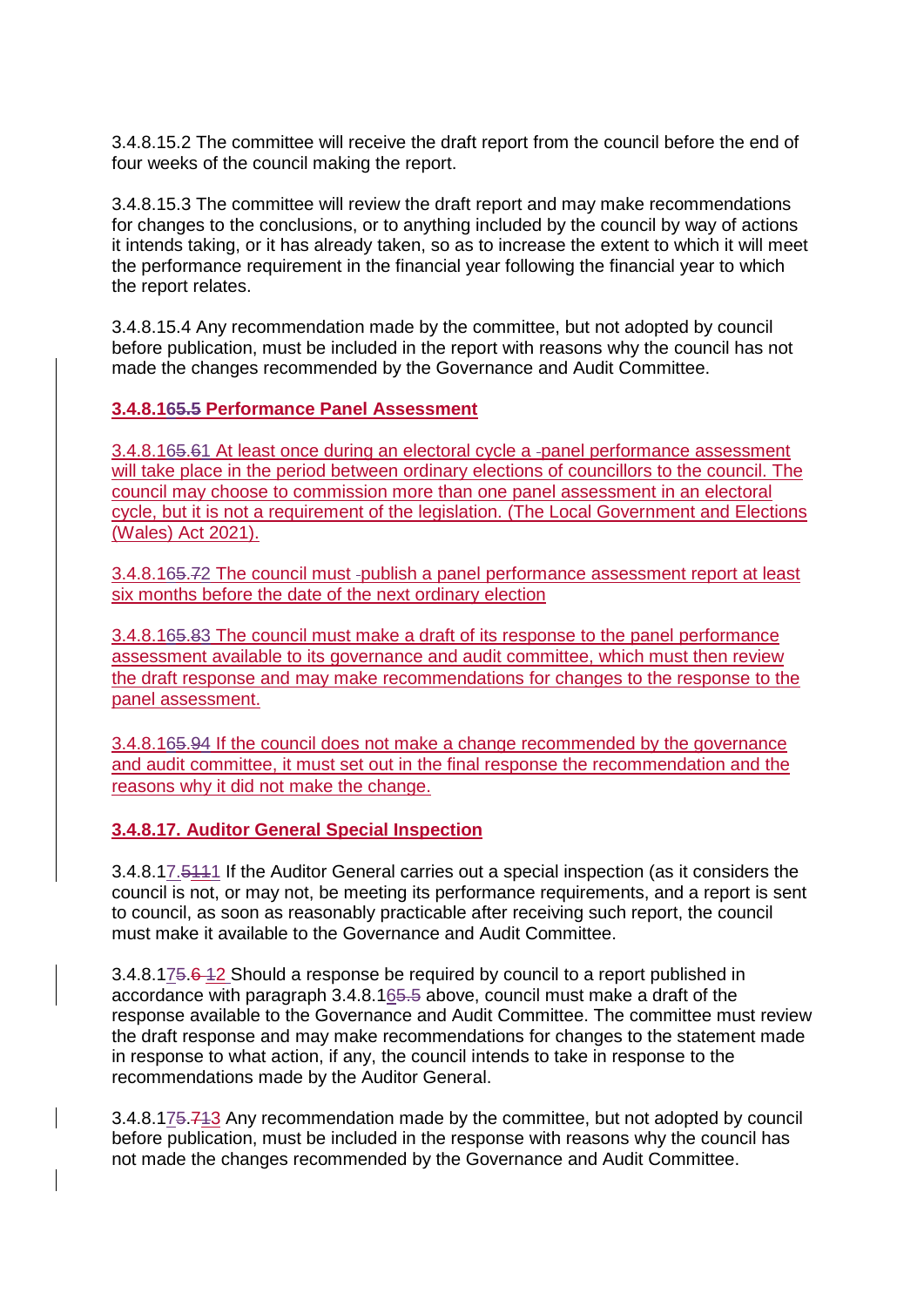## **3.4.8.15.8 Appendix A – Reports, Regulations and Policies Considered**

- Audit Committees: Practical Guidance for Local Authorities and Police, CIPFA, 2018, available from www.cipfa.org.uk/publications

- Position Statement: Audit Committees in Local Authorities and Police, CIPFA, 2018, available from www.cipfa.org.uk/publications

- Public Sector Internal Audit Standards (PSIAS) and the supporting Local Government Application Note for the United Kingdom Public Sector Internal Audit Standards (LGAN)

- IoACC Internal Audit Charter (February 2021)

- Local Government (Wales) Measure 2011, in particular, Section 85

- Statutory Guidance from the Local Government (Wales) Measure 2011, Welsh Government, 2012

- Accounts and Audit Regulations (Wales) 2014

- Accounts and Audit (Wales) (Amendment) Regulations 2018

- Statement on the Role of the Head of Internal Audit in Public Service Organisations, CIPFA, 2019

- Statement on the Role of the Chief Financial Officer in Local Government, CIPFA, 2016

- Treasury Management in the Public Services: Code of Practice and Cross-Sectoral Guidance Notes, CIPFA, 2017 Edition

- Code of Practice on Managing the Risk of Fraud and Corruption, CIPFA, 2014

- Isle of Anglesey County Council's Constitution

- Local Government and Elections (Wales) Act 2021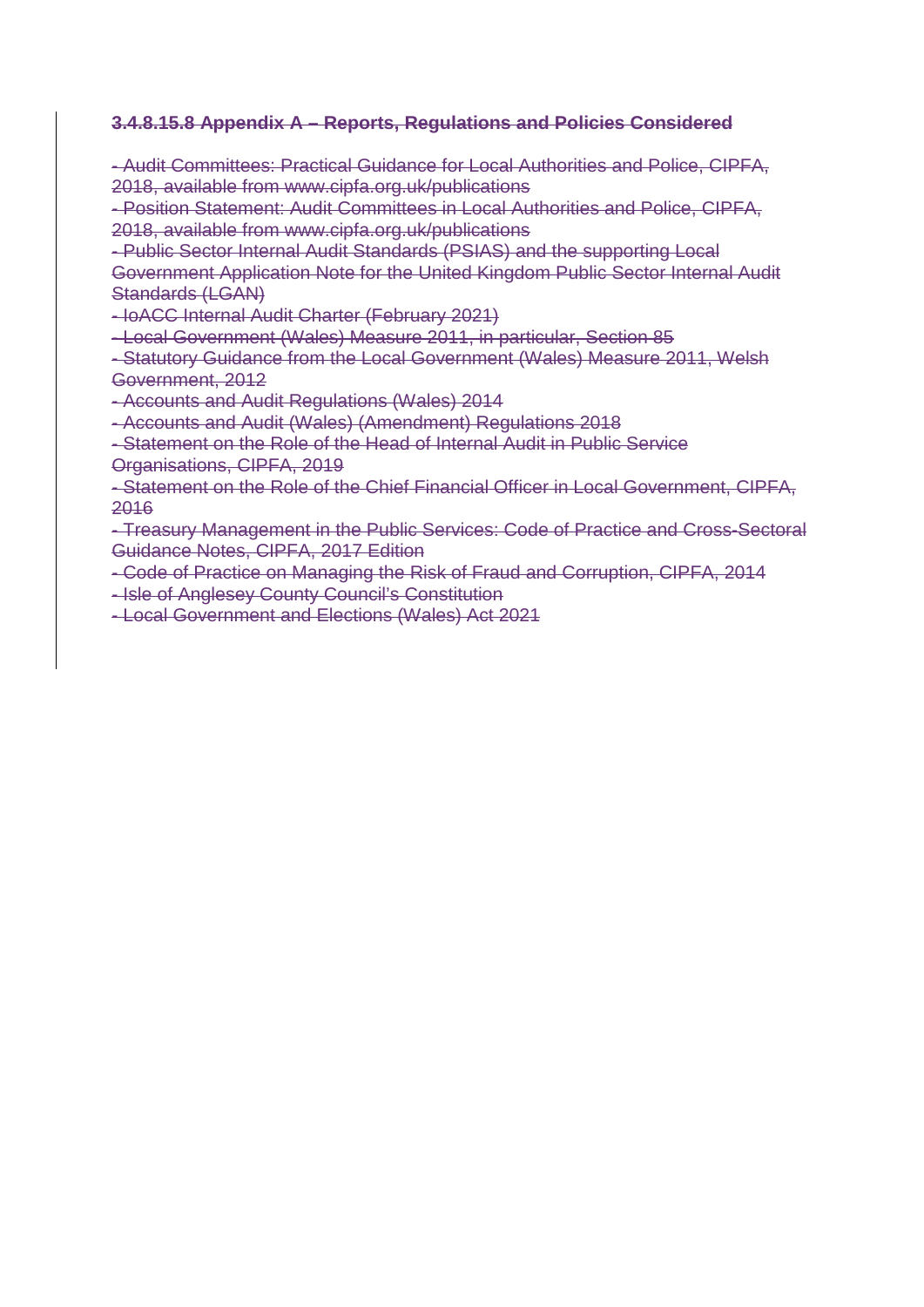# **Appendix 1**

## **3.4.8 Governance & Audit Committee – Terms of Reference**

## **3.4.8.1 Statement of purpose**

3.4.8.1.1. The Governance and Audit Committee is a key component of the Council's corporate governance. It provides an independent and high-level focus on the audit, assurance and reporting arrangements that underpin good governance and financial standards.

3.4.8.1.2. The purpose of the Governance and Audit committee is to provide to members of full Council (*'those charged with governance'*) independent assurance of the adequacy of the risk management framework, the internal control environment and the integrity of the financial reporting and governance processes. It oversees internal and external audit and other regulators, helping to ensure effective assurance arrangements are in place. It also reviews and assesses the authority's ability to handle complaints effectively and makes reports and recommendations in relation to the authority's ability to handle complaints effectively.

3.4.8.1.3. There is clear separation between the role of the Governance and Audit committee and that of scrutiny committees. The Governance and Audit committee role seeks assurance that internal control systems of the council are working and risks effectively managed, rather than the actual scrutiny of activities.

3.4.8.1.4 t also receives and comments upon the council annual assessment report and the report of the performance assessment panel.

### **3.4.8.2 Composition and arrangements**

3.4.8.2.1 The Governance and Audit Committee is a non-executive body established under the requirements of the Local Government (Wales) Measure 2011 and is a fully constituted committee of the Council operating at a strategic level. The committee will conduct its business non-politically and must abide by the rules concerning political balance, in accordance with the Local Government and Housing Act 1989.

3.4.8.2.2 The committee will consist of one third of lay members; four lay members - and eight elected members . Elected members will be politically balanced and will not be members of the executive, but the Finance Portfolio Holder is required, as far as possible, to attend all meetings of the Committee. The Chair will be a lay member and the Deputy Chair will not be a member of the executive or an assistant to its executive. The lay members will serve for a fixed term to coincide with the length of the Council, i.e. five years, and will serve a maximum of two terms. All members, including the lay members, are subject to the Council's Code of Conduct and will declare any interests. The lay members will have equal status to that of the elected members in terms of access to staff and information, for the purposes of the Governance and Audit committee.

3.4.8.2.3 The chair of the Governance and Audit committee must be a lay member. The committee members will decide upon the Chair and deputy -chair of the committee. All committee members, including the lay members, shall have a vote.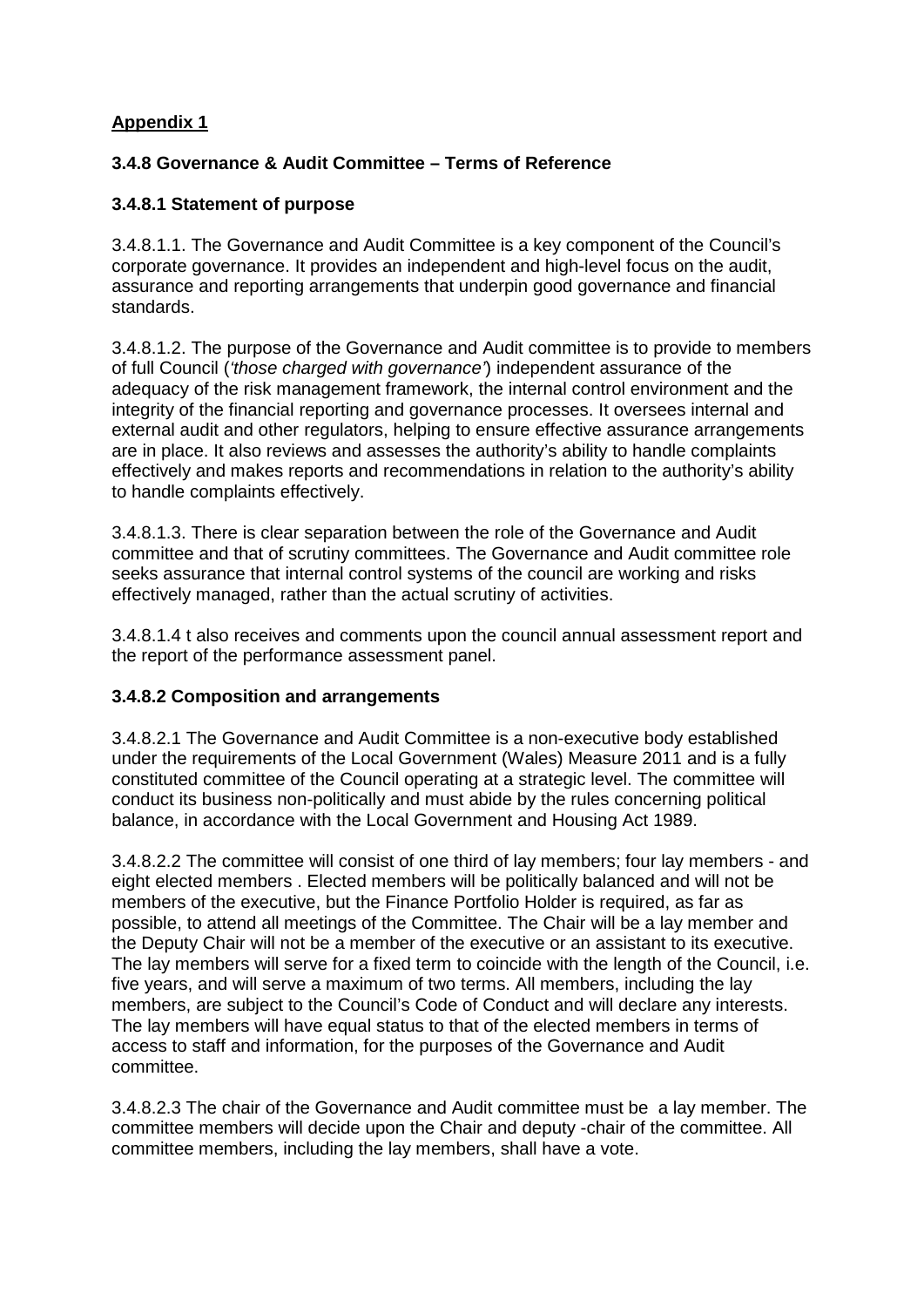3.4.8.2.4 Any officer or member called to attend a Governance and Audit committee meeting must do so. They must answer any questions asked of them except ones that they could refuse to answer if they were in court. The committee can invite other persons to attend before it, but anyone else so invited to attend is under no compulsion to do so.

3.4.8.2.5 The committee will meet at least four times a year and must meet if the full council so decides, or if at least a third of the committee's members requisition in writing to the Chair that a meeting be held. The council will publish the committee dates annually but additional meetings can be arranged at the discretion of the Chair if the required number of days' notice is provided and that the agenda is published prior to the meeting, in accordance with regulations.

3.4.8.2.6 The Director of Function (Resources) and Section 151 Officer, as the officer with responsibility for financial administration, will advise the committee. The Committee will provide effective support to the Director of Function (Resources) and Section 151 Officer, who consequently, will have direct and unfettered access to the committee.

3.4.8.2.7 The committee may commission work from the external and internal auditors and both will advise the Committee. The Committee may additionally, seek independent advice from outside the Council, within an approved budget.

3.4.8.2.8 The external and internal auditors of the Council have the right to request the chair of the committee to consider any matter that the auditors believe should be brought to the attention of the Council.

3.4.8.2.9 All new members will receive a full induction to the committee. Members will have role descriptions and will review their knowledge and skills through a selfassessment process. They will receive appropriate ongoing training in their role in accordance with an annual training programme and will receive regular briefings on new legislation, professional guidance and research.

## **3.4.8.3 Accountability arrangements**

3.4.8.3.1 The committee will report to full council *('those charged with governance')* on an annual basis the Governance and Audit committee's findings, conclusions and recommendations concerning the adequacy and effectiveness of the Council's governance, risk management and internal control frameworks; financial reporting arrangements, complaints handling and internal and external audit functions.

3.4.8.3.2 The committee will report to full council *('those charged with governance')* on an annual basis the effectiveness of the committee in meeting its purpose and its agreed terms of reference. A regular self-assessment will be used to support the planning of the Governance and Audit committee work programme and training plans and will inform the committee's annual report.

3.4.8.3.3 The committee is subject to normal arrangements of openness. Meetings will be held in public, agendas and reports are published and available for inspection. The exception to this is where 'exempt items' are being considered, which are chiefly matters which involve discussions concerning named individuals or refer to the business affairs of the Council which could prejudice the interests of the Council commercially, financially and legally.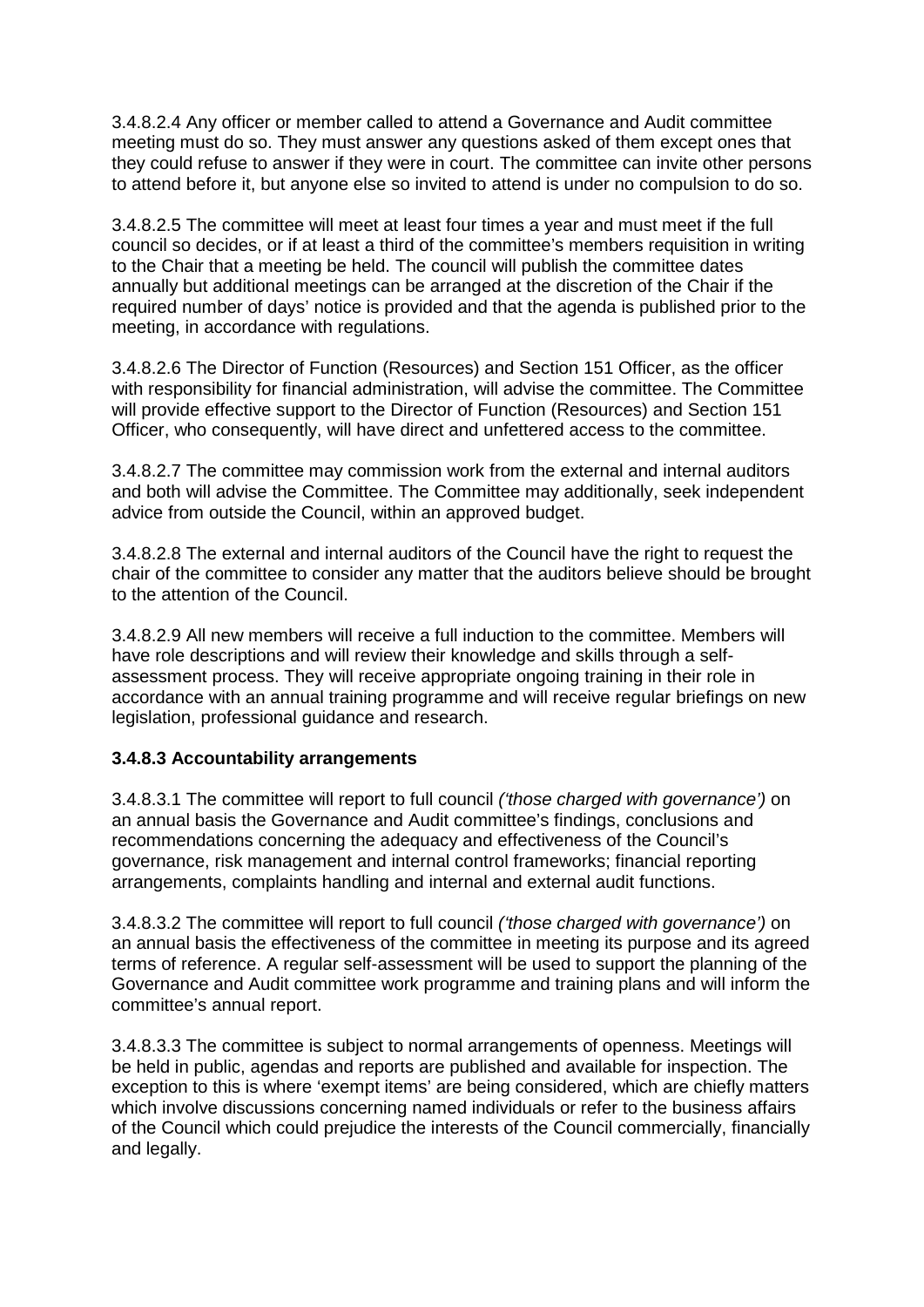## **3.4.8.4 Governance**

3.4.8.4.1 The committee will review and assess the Council's corporate governance arrangements against the good governance framework, including the ethical framework, and will consider the local code of governance.

3.4.8.4.2 The committee will review the Annual Governance Statement (AGS) prior to full council approval and consider whether it properly reflects the risk environment and supporting assurances, taking into account internal audit's opinion on the overall adequacy and effectiveness of the council's framework of governance, risk management and control.

3.4.8.4.3 The committee will review the council and executive draft response to the panel performance assessment and if appropriate make recommendations for changes to the draft response. The procedure for this review is outlined in paragraph 3.4.8.16

3.4.8.4.4 The committee will review the council annual self-assessment report and if appropriate, make recommendations for changes to the report. The procedure for this review is outlined in paragraph 3.4.8.15

3.4.8. The committee will help the council to implement the values of ethical governance. It will promote measures to improve transparency and accountability and effective public reporting to the authority's stakeholders and the local community. As part of its review of governance arrangements, it will ensure there are adequate arrangements in place to enforce a strong commitment to ethical values and legal compliance at all levels.

3.4.8.6 The committee will review the governance and assurance arrangements available for significant partnerships or collaborations.

## **3.4.8.5 Treasury management**

3.4.8.5.1 Full council has nominated the Governance and Audit Committee to be responsible for ensuring effective scrutiny of the treasury management strategy and policies.

3.4.8.5.2 The committee will undertake a scrutiny role in accordance with the CIPFA Treasury Management Code of Practice, prior to approval by full council. Where it is undertaking this scrutiny role, it will endeavour to develop greater awareness and understanding of treasury matters among the members.

3.4.8.5.3 The committee will review the treasury management policy and procedures to be satisfied that controls are satisfactory. It will receive six-monthly reports on activities, issues and trends to support the committee's understanding of treasury management activities.

3.4.8.5.4 The committee will review the treasury risk profile and processes, and will review assurances on treasury management.

### **3.4.8.6 Value for money**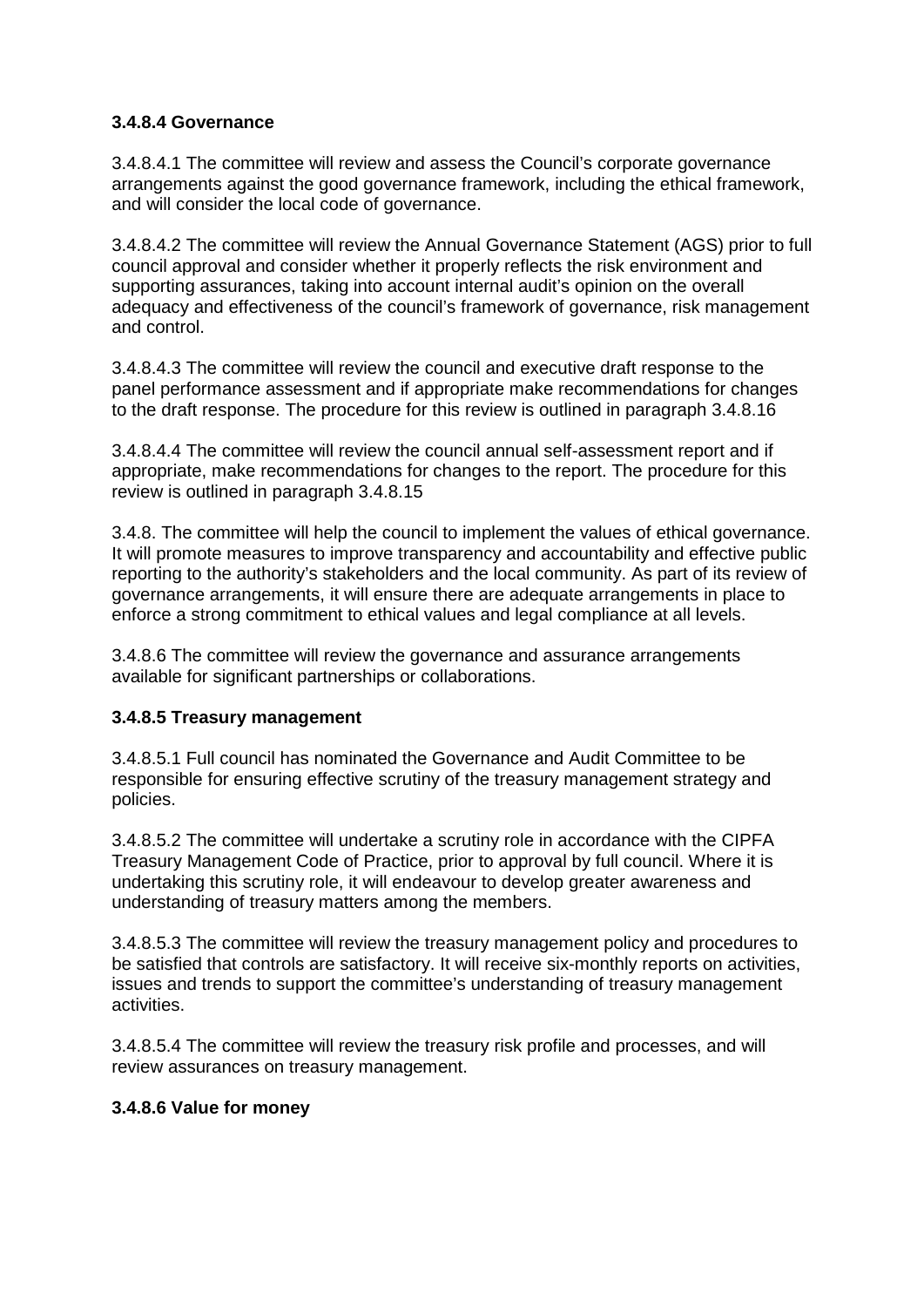3.4.8.6.1 The committee will support the development of robust arrangements to ensure that the council makes best use of its resources and taxpayers and service users receive excellent value for money.

3.4.8.6.2 The committee will review the council's overall approach to value for money and assess whether it is in line with governance objectives and the assurances on this to underpin the Annual Governance Statement.

3.4.8.6.3 The committee will consider assurances and assessments on the effectiveness of these arrangements, in particular, the Wales Audit Office's annual improvement reports.

# **3.4.8.7 Assurance framework**

3.4.8.7.1 The committee will consider the council's assurance framework and ensure that it adequately addresses the risks and priorities of the council. This will support the committee's approval of the internal audit risk-based plan by identifying the extent to which it will rely on internal audit for its assurance requirements.

3.4.8.7.2 The committee will ensure there is clarity of what assurance is provided, that there is a clear allocation of responsibility for providing assurance and duplication is avoided.

# **3.4.8.8 Risk management**

3.4.8.8.1 Assurance over risk management will be a key element underpinning the Annual Governance Statement. To this end, the committee will review and assess the effective development and operation of risk management in the council. In particular, it will:

- Oversee the authority's risk management policy and strategy, and their implementation in practice

- Oversee the integration of risk management into the governance and decision-making processes of the organisation

- Review the arrangements to co-ordinate and lead risk management, including the process and reporting lines

- Review the risk profile, keep up to date with significant areas of strategic risks and major operational and project risks

- Review the assurance available for managing partnership risks, including the risk profile of the Council as part of the partnership

- Review the corporate risk register and seek assurance that management appropriately own and manage risks effectively

- Seek assurance that adequate risk assessments support strategies and policies and risks are actively being managed and monitored.

- Follow up and monitor risks identified by auditors and inspectors to ensure that they are integrated into the risk management process

- Support the development and embedding of good practice in the field of risk management practice.

# **3.4.8.9 Countering fraud and corruption**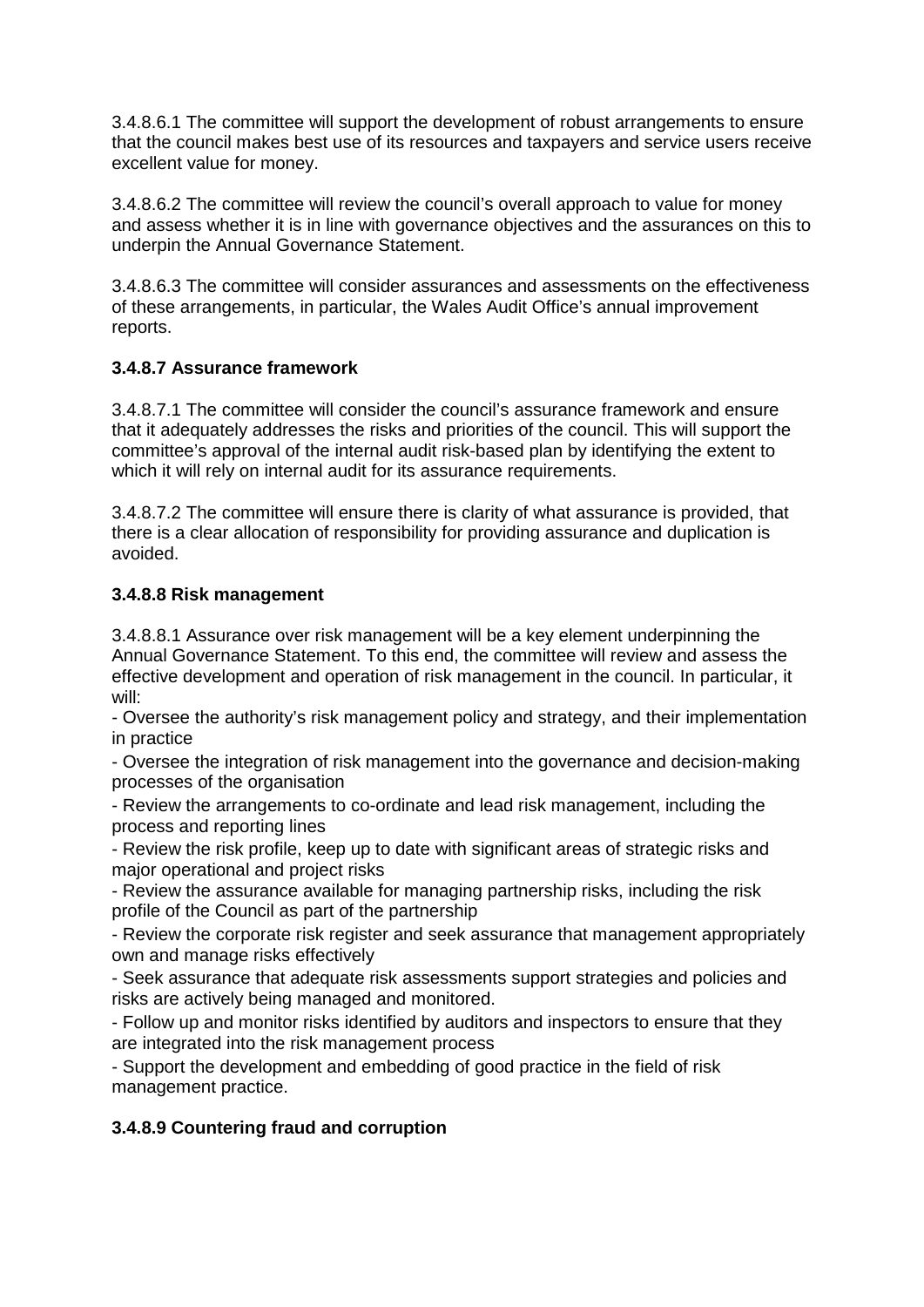3.4.8.9.1 The committee will review the effectiveness of the council's whistleblowing arrangements, including the policy.

3.4.8.9.2 The committee will monitor the counter-fraud and corruption strategy, actions and resources, to ensure that it meets with recommended practice, governance standards and legislation.

3.4.8.9.3 The committee will review the assessment of fraud risks and potential harm to the council from fraud and corruption. It will review the fraud risk profile to understand the level of fraud risk to which the authority is exposed and the implications for the wider control environment.

3.4.8.9.4 It will oversee any major areas of fraud, identified in an annual report from the Director of Function (Resources) and Section 151 Officer, and monitor action plans to address control weaknesses.

### **3.4.8.10 Internal audit**

3.4.8.10.1 The Local Government (Wales) Measure 2011 has an explicit requirement for the Governance and Audit committee to oversee the council's internal audit arrangements.

3.4.8.10.2 The role of the Governance and Audit committee in relation to internal audit will be to:

- oversee its independence, objectivity, performance and professionalism
- support the effectiveness of the internal audit process
- promote the effective use of internal audit within the assurance framework.

3.4.8.10.3 The committee will review and approve the internal audit charter, which defines the internal audit's activity purpose, authority and responsibility.

3.4.8.10.4 If applicable, it will review proposals and make recommendations in relation to the appointment of external providers of internal audit services.

3.4.8.10.5 The committee will approve (but not direct) the risk-based internal audit strategy, including internal audit's resource requirements and the use of other sources of assurance. It will have a good understanding of the level of assurance risk management provides when it reviews the risk-based internal audit strategy. The committee will approve significant interim changes to the strategy.

3.4.8.10.6 The committee will make appropriate enquiries of both management and the head of internal audit to determine if there are any inappropriate scope or resource limitations.

3.4.8.10.7 The committee will consider an annual report from the head of internal audit on internal audit's performance, including the performance of external providers of internal audit services.

3.4.8.10.8 The committee will consider the head of internal audit's annual report and the opinion on the overall adequacy and effectiveness of the council's framework of governance, risk management and control together with the summary of the work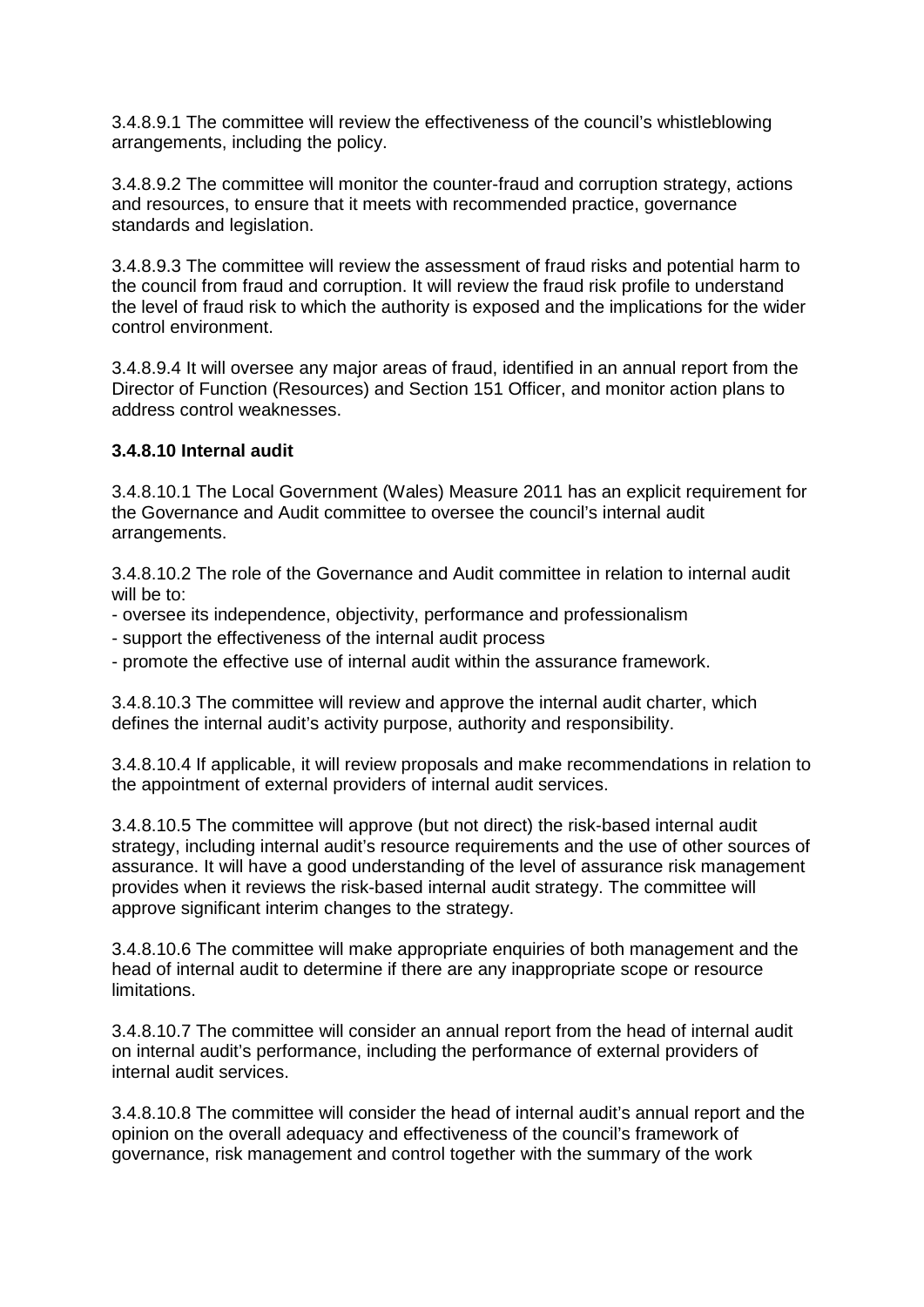supporting the opinion. These will assist the committee in reviewing the Annual Governance Statement.

3.4.8.10.9 The committee will consider the statement contained in the annual report of the level of conformance with the Public Sector Internal Audit Standards and the results of the Quality Assurance and Improvement Programme that support the statement – these will indicate the reliability of the conclusions of internal audit.

3.4.8.10.10 The committee will consider updates on the work of internal audit including key findings, issues of concern, management responses and action in hand as a result of internal audit work. It will consider summaries of specific internal audit reports as requested, including the effectiveness of internal controls and will monitor the implementation of agreed actions.

3.4.8.10.11 The committee will receive reports outlining the action taken where the head of internal audit has concluded that management has accepted a level of risk that may be unacceptable to the authority or there are concerns about progress with the implementation of agreed actions.

3.4.8.10.12 The committee will consider reports on instances where the internal audit function does not conform to the Public Sector Internal Audit Standards and Local Government Application Note, considering whether the non-conformance is significant enough that it must be included in the Annual Governance Statement.

3.4.8.10.13 The committee will consider, approve and periodically review any safeguards put in place to limit impairments to independence and objectivity arising from additional roles or responsibilities outside of internal auditing of the head of internal audit.

3.4.8.10.14 The committee will contribute to the Quality Assurance and Improvement Programme and, in particular, to the external quality assessment of internal audit that takes place at least once every five years. It will oversee the qualifications and independence of the assessor.

3.4.8.10.15 The committee will consider a report on the effectiveness of internal audit to support the Annual Governance Statement, where required to do so by the Accounts and Audit (Wales) Regulations 2014.

3.4.8.10.16 The committee will support the development of effective communication with the head of internal audit. The engagement between the head of internal audit and the Governance and Audit Committee is a crucial component of delivering an effective internal audit service.

3.4.8.10.17 The committee will provide free and unfettered access to the Governance and Audit Committee chair for the head of internal audit, including the opportunity for a private meeting with the committee.

## **3.4.8.11 External audit**

3.4.8.11.1 The committee will support the independence and objectivity of external audit through consideration of the external auditor's annual assessment of its independence.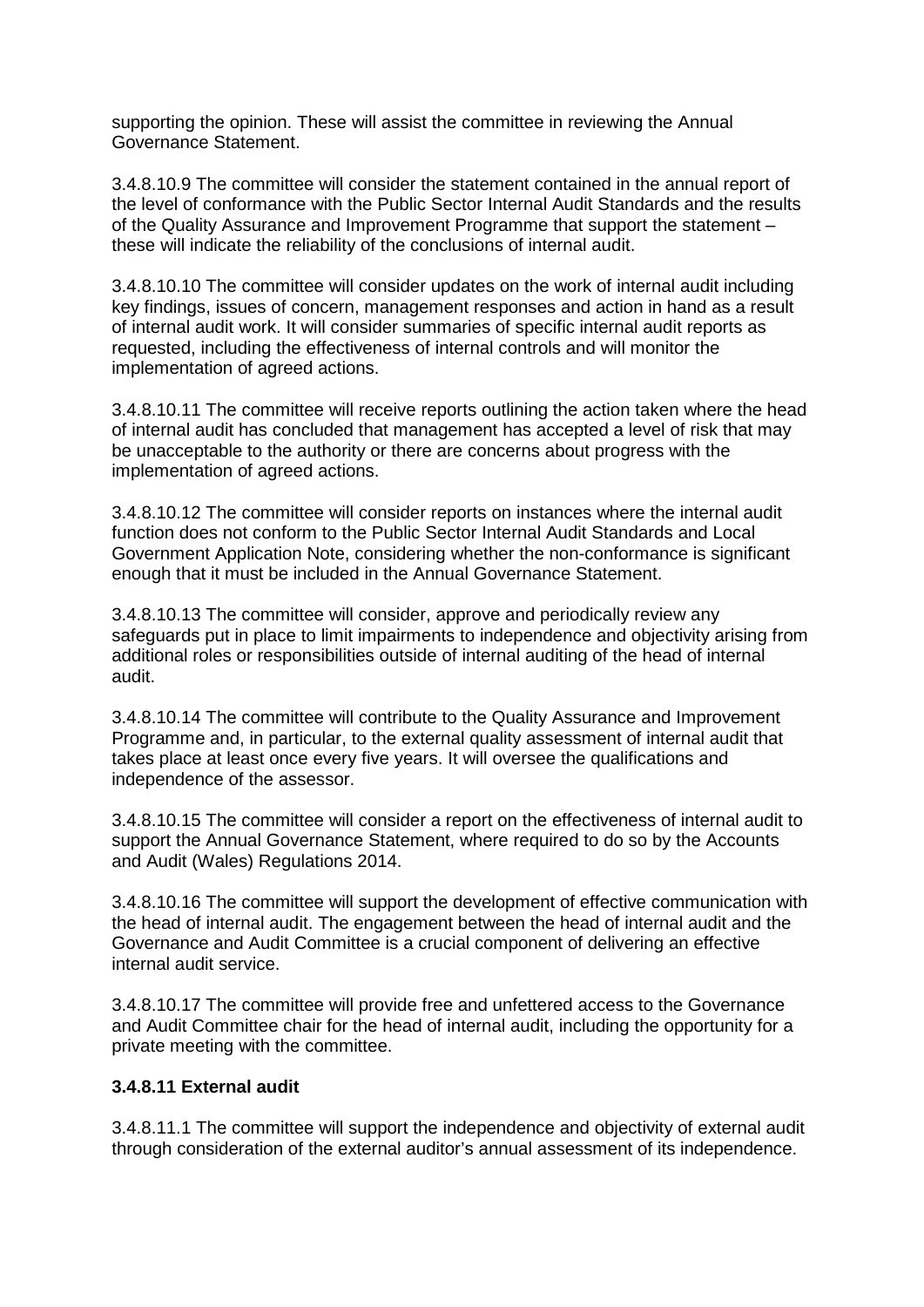3.4.8.11.2 The committee will consider the external auditor's annual letter and the report to *'those charged with governance'*. It will contribute to the council's response to the annual audit letter.

3.4.8.11.3 The committee will oversee external audit arrangements, comment on the scope and depth of external audit work and ensure it gives value for money. It will consider external audit reports and will monitor their recommendations.

3.4.8.11.4 The committee will advise and recommend on the effectiveness of relationships between external and internal audit and other inspection agencies or relevant bodies.

3.4.8.11.5 There will be an opportunity for the Governance and Audit committee to meet privately and separately with the external auditor, independent of those officers with whom the auditor must retain a working relationship.

## **3.4.8.12 Financial reporting**

3.4.8.12.1 The committee will review and scrutinise the council's financial affairs, making reports and recommendations in relation to them.

3.4.8.12.2 The committee will review, prior to approval by full council, the authority's annual financial statements, including the explanatory foreword, key messages, trends, consistency with financial performance, suitability of and compliance with accounting policies and treatments and major judgmental areas.

3.4.8.12.3 The committee will consider the external auditor's report to 'those charged with governance' on issues arising from the audit of the accounts and whether they need to be brought to the attention of the council.

### **3.4.8.13 Other regulators and inspectors**

3.4.8.13.1 The committee will receive and consider reports from any other regulators or inspectors, which will be a useful source of assurance. In respect of these, the authority will ensure there is no unnecessary duplication between the Governance and Audit committee and any overview and scrutiny committee in considering such reports.

## **3.4.8.14 Complaints Handling**

3.4.8.14.1 The committee will review and assesses the authority's ability to handle complaints effectively.

3.4.8.14.2 The committee will make reports and recommendations in relation to the authority's ability to handle complaints effectively.

### **3.4.8.15 Self-assessment Report**

3.4.8.15.1 Each financial year, the committee will receive from council a draft of its selfassessment report [to be drafted in accordance with Chapter 1 of Part 6 of the Local Government and Elections (Wales) Act 2021 (performance and governance of principal councils)]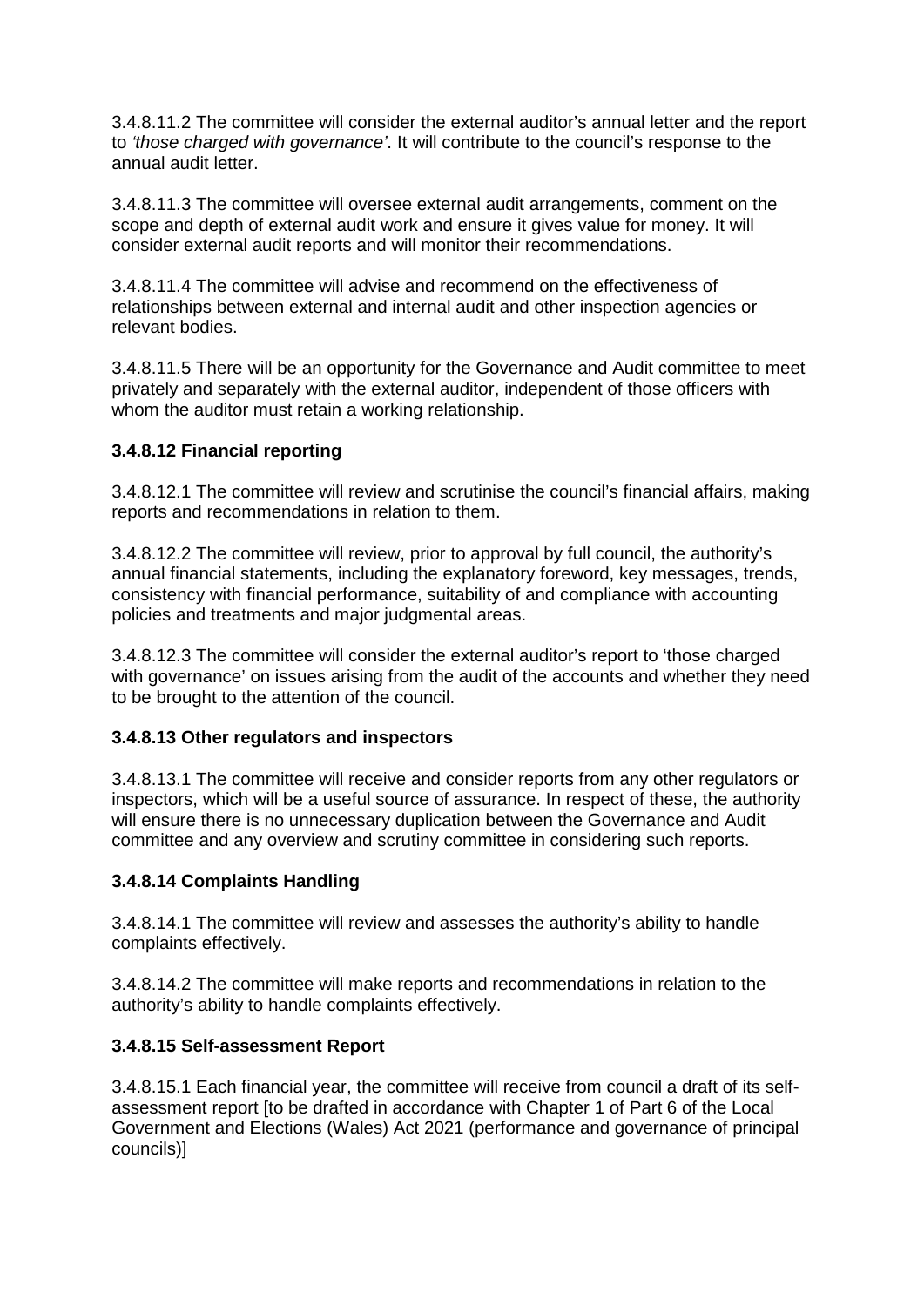3.4.8.15.2 The committee will receive the draft report from the council before the end of four weeks of the council making the report.

3.4.8.15.3 The committee will review the draft report and may make recommendations for changes to the conclusions, or to anything included by the council by way of actions it intends taking, or it has already taken, so as to increase the extent to which it will meet the performance requirement in the financial year following the financial year to which the report relates.

3.4.8.15.4 Any recommendation made by the committee, but not adopted by council before publication, must be included in the report with reasons why the council has not made the changes recommended by the Governance and Audit Committee.

## **3.4.8.16 Performance Panel Assessment**

3.4.8.16.1 At least once during an electoral cycle a panel performance assessment will take place in the period between ordinary elections of councillors to the council. The council may choose to commission more than one panel assessment in an electoral cycle, but it is not a requirement of the legislation. (The Local Government and Elections (Wales) Act 2021).

3.4.8.16.2 The council must publish a panel performance assessment report at least six months before the date of the next ordinary election

3.4.8.16.3 The council must make a draft of its response to the panel performance assessment available to its governance and audit committee, which must then review the draft response and may make recommendations for changes to the response to the panel assessment.

3.4.8.16.4 If the council does not make a change recommended by the governance and audit committee, it must set out in the final response the recommendation and the reasons why it did not make the change.

## **3.4.8.17. Auditor General Special Inspection**

3.4.8.17.1 If the Auditor General carries out a special inspection (as it considers the council is not, or may not, be meeting its performance requirements, and a report is sent to council, as soon as reasonably practicable after receiving such report, the council must make it available to the Governance and Audit Committee.

3.4.8.17.2 Should a response be required by council to a report published in accordance with paragraph 3.4.8.16 above, council must make a draft of the response available to the Governance and Audit Committee. The committee must review the draft response and may make recommendations for changes to the statement made in response to what action, if any, the council intends to take in response to the recommendations made by the Auditor General.

3.4.8.17.3 Any recommendation made by the committee, but not adopted by council before publication, must be included in the response with reasons why the council has not made the changes recommended by the Governance and Audit Committee.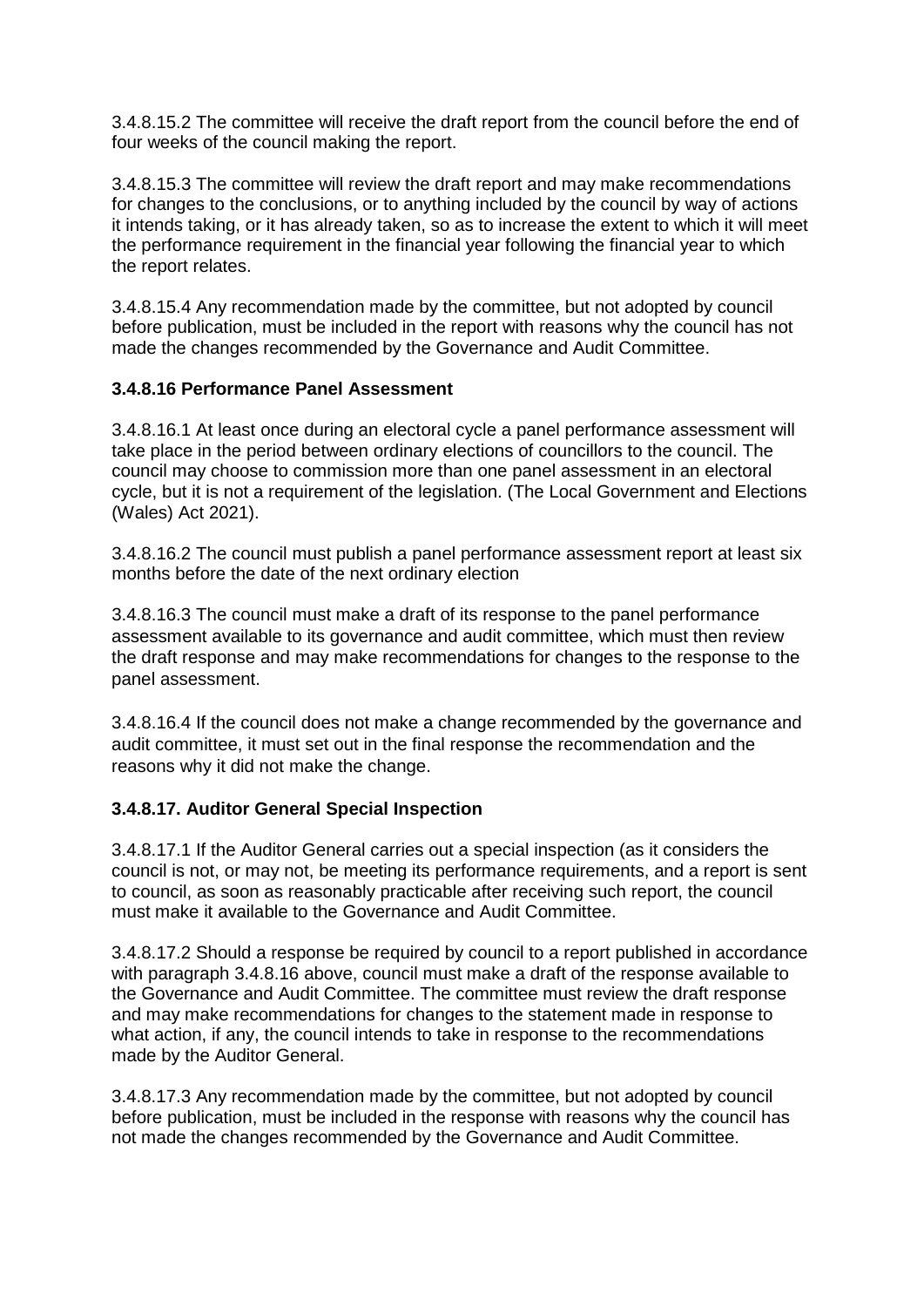#### **Appendix 2**

 $\overline{\phantom{a}}$ 

 $\overline{\phantom{a}}$ 

#### **2.9.1 Standards Committee**

The Council will establish a Standards Committee.

#### **2.9.2 Composition**

#### **2.9.2.1 Membership**

The Standards Committee will, in accordance with the provisions of the Local Government Act 2000, be composed of:

2 County Councillors

5 independent members

2 community council members (who are not deemed to be independent members for the purposes of this Constitution).

#### **2.9.2.2 Term of office**

2.9.2.2.1 The independent members are automatically appointed for a period of two consecutive four five year terms.

2.9.2.2.2 Unless re-selected the community council members are appointed until the next election or until they cease to be community council members within the area of Isle of Anglesey County Council, whichever is the shorter. A community council member may be re-appointed for one further consecutive term, provided that the Isle of Anglesey Town and Community Councils have collectively agreed to select a current community council member(s) as a nominee for the appointment.

2.9.2.2.3 County Councillors who are members of the Standards Committee will have a term of office of no more than four five years or until the next ordinary local government election following their appointment whichever is the shorter.

#### **2.9.2.3 Quorum**

A meeting of the Standards Committee shall only be quorate when:

2.9.2.3.1 at least three members, including the chairperson, are present, and

2.9.2.3.2 at least half the members present (including the chairperson) are independent members.

#### **2.9.2.4 Voting**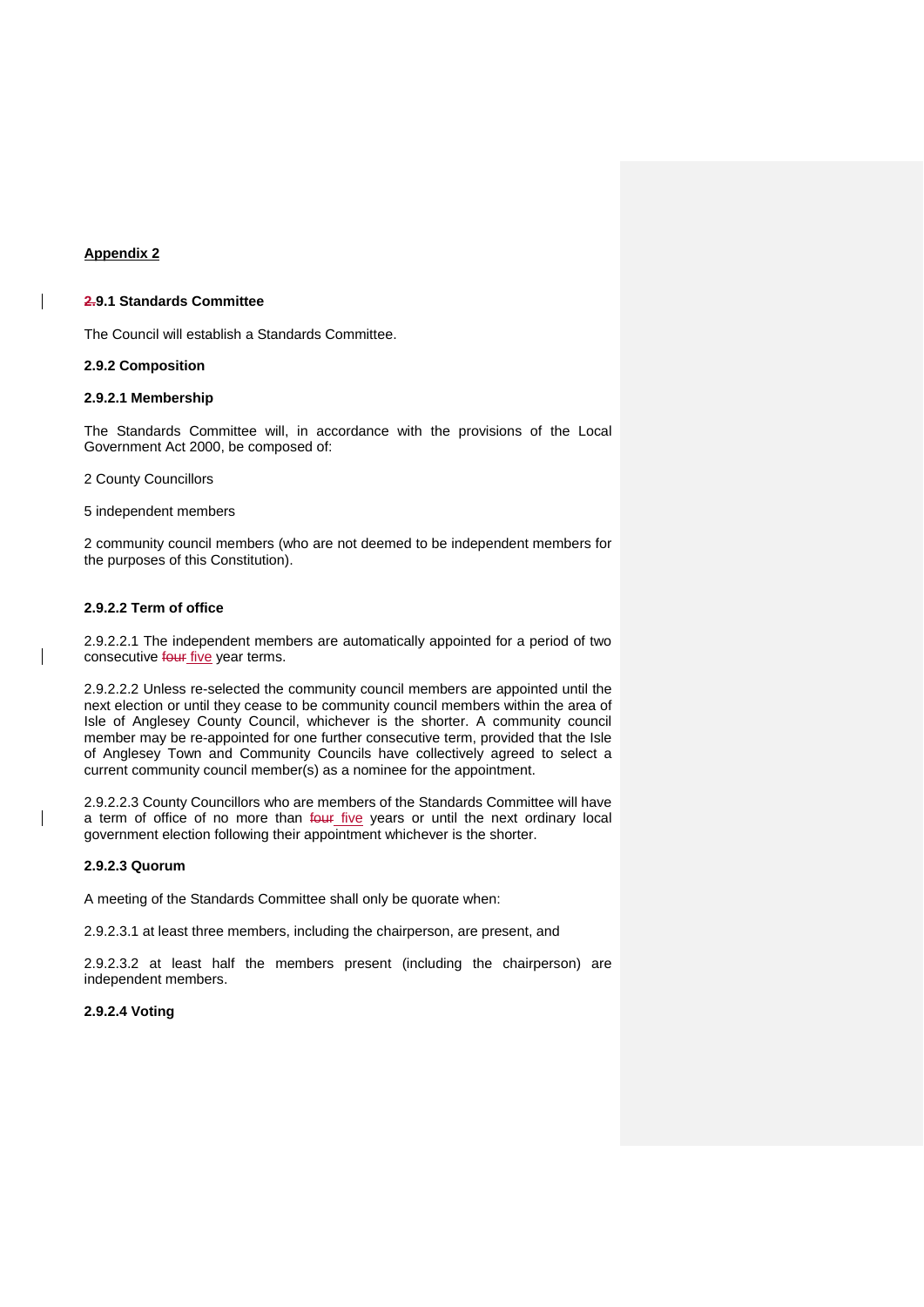County Council members, independent members and the community council members will be entitled to vote at meetings.

#### **2.9.2.5 Community Council Members**

2.9.2.5.1 The community council members shall not take part in the proceedings of the Standards Committee when any matter relating to their Community Council is being considered.

2.9.2.5.2 The community council members shall only participate in hearings/applications before the Standards Committee when it is discharging those functions in relation to community councils and community council members.

#### **2.9.2.6 Chairing the Committee**

2.9.2.6.1 Only an independent member of the Standards Committee may be the chairperson.

2.9.2.6.2 The chairperson will be elected by the members of the Standards Committee for a period not exceeding, four five years or the period he/she remains a member of the Committee, whichever is the shorter period, but will be eligible for re-election as chairperson.

#### **2.9.3 Role and Function**

 $\overline{\phantom{a}}$ 

 $\overline{\phantom{a}}$ 

The Standards Committee will have the following roles and functions:

2.9.3.1 promoting and maintaining high standards of conduct by Councillors, co-opted members and church and parent governor representatives;

2.9.3.2 assisting the Gouncillors, co-opted members and church and parent governor representatives to observe the Members' Code of Conduct (5.1);

2.9.3.3 advising the Council on the adoption or revision of the Members' Code of Conduct (5.1);

2.9.3.4 monitoring the operation of the Members' Code of Conduct (5.1);

2.9.3.5 advising, training or arranging to train Ccouncillors, co-opted members and church and parent governor representatives on matters relating to the Members' Code of Conduct (5.1);

2.9.3.6 granting dispensations to Ccouncillors, co-opted members and church and parent governor representatives from requirements relating to interests set out in the Members' Code of Conduct (5.1);

2.9.3.7 dealing with any reports from a case tribunal or interim case tribunal, and any report from the Monitoring Officer on any matter referred to that officer by the Public Services Ombudsman for Wales.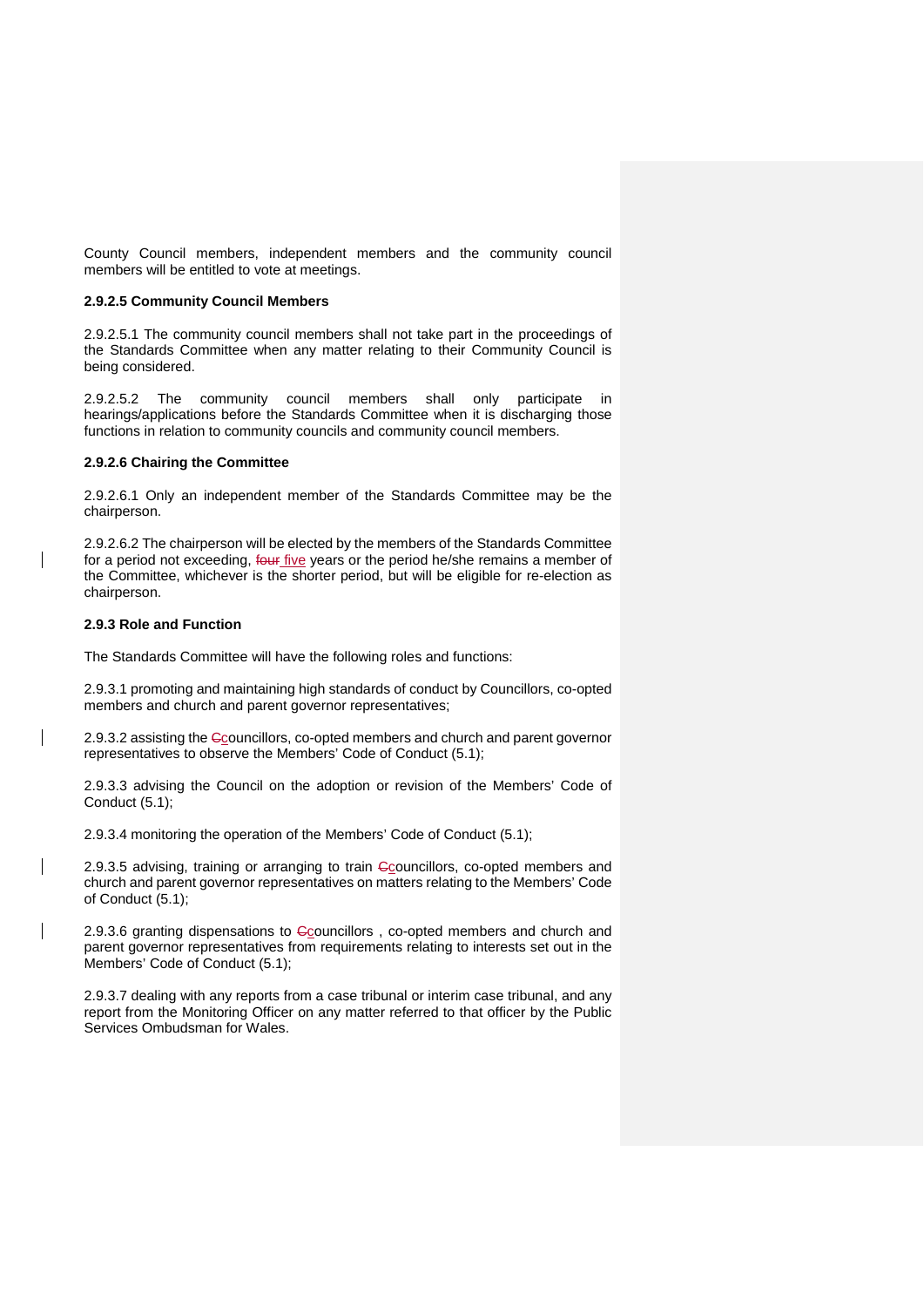2.9.3.8 the exercise of 2.9.3.1 to 2.9.3.7 above in relation to the community councils in its area and the members of those community councils.

2.9.3.9 As soon as reasonably practicable after the end of each financial year, to submit an annual report to the Council. The report must describe how the committee functions have been exercised during the financial year.

The report must include a summary of what has been done to discharge the general and specific functions of the committee in relation to:

2.9.3.9.1 monitoring, compliance by the group leaders of their duty to promote and maintain high standards of conduct by councilors.

2.9.3.9.2 providing training to group leaders to enable them to fulfil their duty under paragraph 2.9.3.9.1.

2.9.3.9.3 reports and recommendations made or referred to the committee in relation to:

- Guidance issued by the Public Services Ombudsman for Wales (PSOW).
- Investigations by the PSOW
- Matters referred to the Monitoring Officer by the PSOW and action taken
- Decisions taken by the Adjudication Panel for Wales
- Decisions taken by the  $1<sup>st</sup>$  tier tribunal
- Decisions by the Welsh case tribunal
- action taken by the committee following its consideration of such reports and recommendations.

2.9.3.9.4 The annual report of the standards committee may include recommendations to the authority about any matter in respect of which the committee has functions.

2.9.3.9.5 The council must consider each annual report made by its standards

committee before the end of 3 months beginning with the day on which the

council receives the report.

| Formatted: Font: (Default) Arial, Font color: Black                                                |
|----------------------------------------------------------------------------------------------------|
|                                                                                                    |
| <b>Formatted:</b> Font: (Default) Arial, Font color: Black                                         |
| Formatted: Font: (Default) Arial, Font color: Black                                                |
| <b>Formatted:</b> Font: (Default) Arial, Font color: Black                                         |
| Formatted: Indent: Left: 1.27 cm                                                                   |
| <b>Formatted:</b> Font: (Default) Arial, Font color: Black                                         |
| <b>Formatted:</b> Font: (Default) Arial, Font color: Black                                         |
| Formatted: Indent: Left: 1.27 cm                                                                   |
| <b>Formatted:</b> List Paragraph, Line spacing: single, No<br>bullets or numbering, Pattern: Clear |
| Formatted: Indent: Left: 1.27 cm                                                                   |
|                                                                                                    |
| <b>Formatted:</b> List Paragraph, Line spacing: single, No<br>bullets or numbering, Pattern: Clear |
| Formatted: Bulleted + Level: $1 +$ Aligned at: 2.66 cm +<br>Indent at: $3.3 \text{ cm}$            |
|                                                                                                    |

**Formatted:** Indent: Left: 1.27 cm

**Formatted:** Superscript

**Formatted:** Font: (Default) Arial, Font color: Black

**Formatted:** legclearfix, Left, Line spacing: At least 18 pt, Adjust space between Latin and Asian text, Adjust space between Asian text and numbers, Pattern: Clear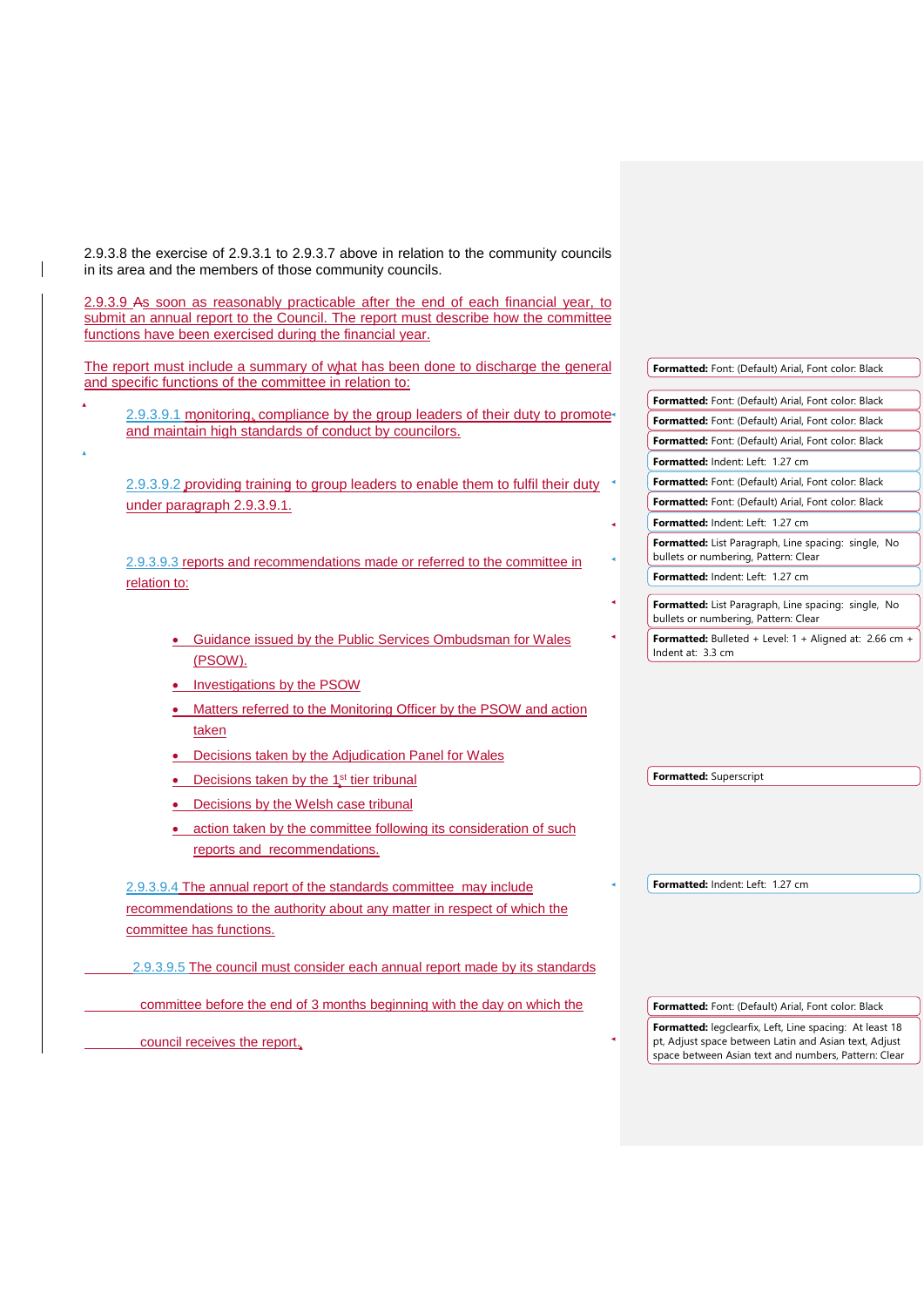**NB** A copy of the full Constitution of the Standards Committee is available from the Monitoring Officer.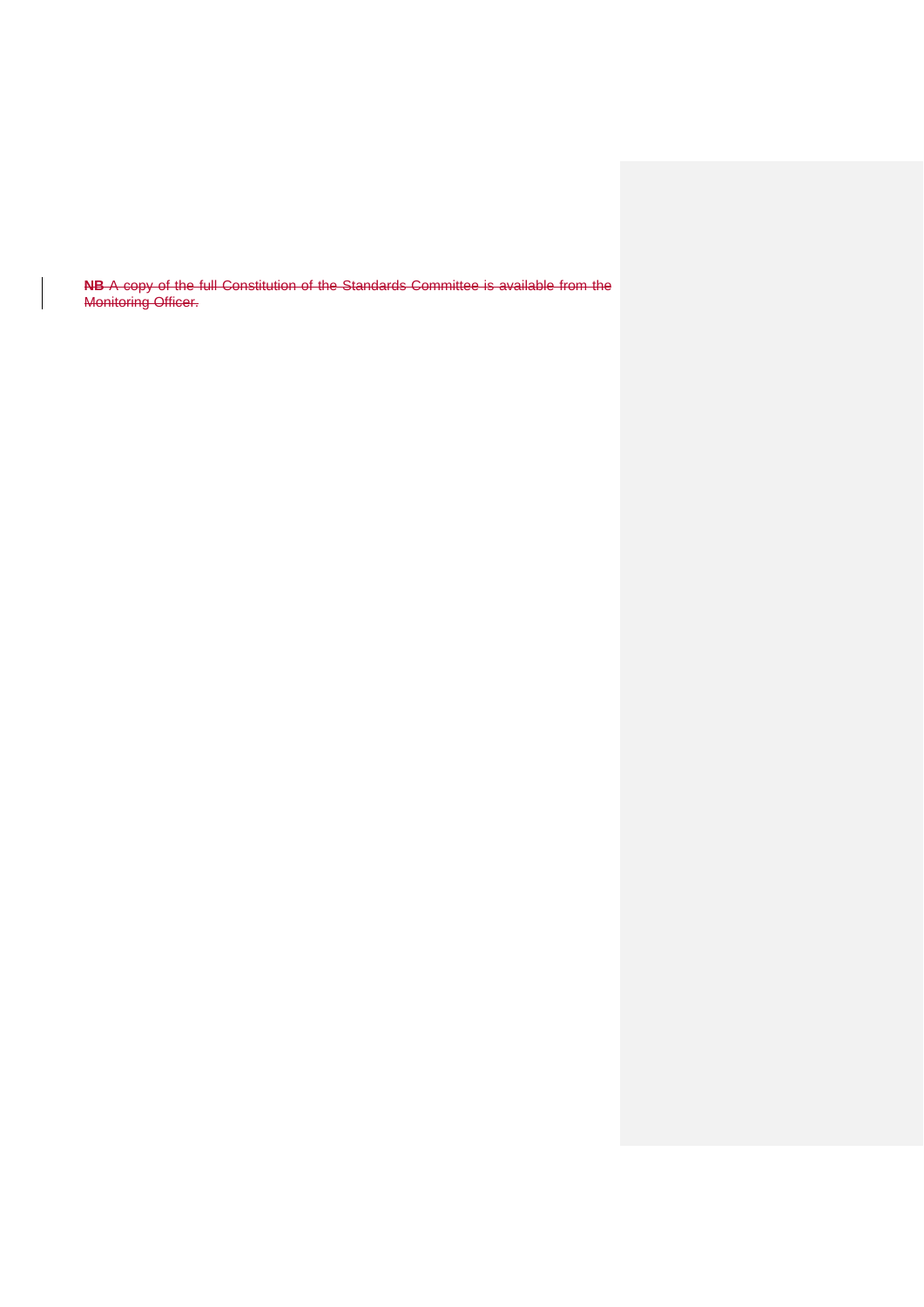# **Appendix 2**

# **9.1 Standards Committee**

The Council will establish a Standards Committee.

# **2.9.2 Composition**

## **2.9.2.1 Membership**

The Standards Committee will, in accordance with the provisions of the Local Government Act 2000, be composed of:

2 County Councillors

5 independent members

2 community council members (who are not deemed to be independent members for the purposes of this Constitution).

# **2.9.2.2 Term of office**

2.9.2.2.1 The independent members are automatically appointed for a period of two consecutive five year terms.

2.9.2.2.2 Unless re-selected the community council members are appointed until the next election or until they cease to be community council members within the area of Isle of Anglesey County Council, whichever is the shorter. A community council member may be re-appointed for one further consecutive term, provided that the Isle of Anglesey Town and Community Councils have collectively agreed to select a current community council member(s) as a nominee for the appointment.

2.9.2.2.3 County Councillors who are members of the Standards Committee will have a term of office of no more than five years or until the next ordinary local government election following their appointment whichever is the shorter.

## **2.9.2.3 Quorum**

A meeting of the Standards Committee shall only be quorate when:

2.9.2.3.1 at least three members, including the chairperson, are present, and

2.9.2.3.2 at least half the members present (including the chairperson) are independent members.

# **2.9.2.4 Voting**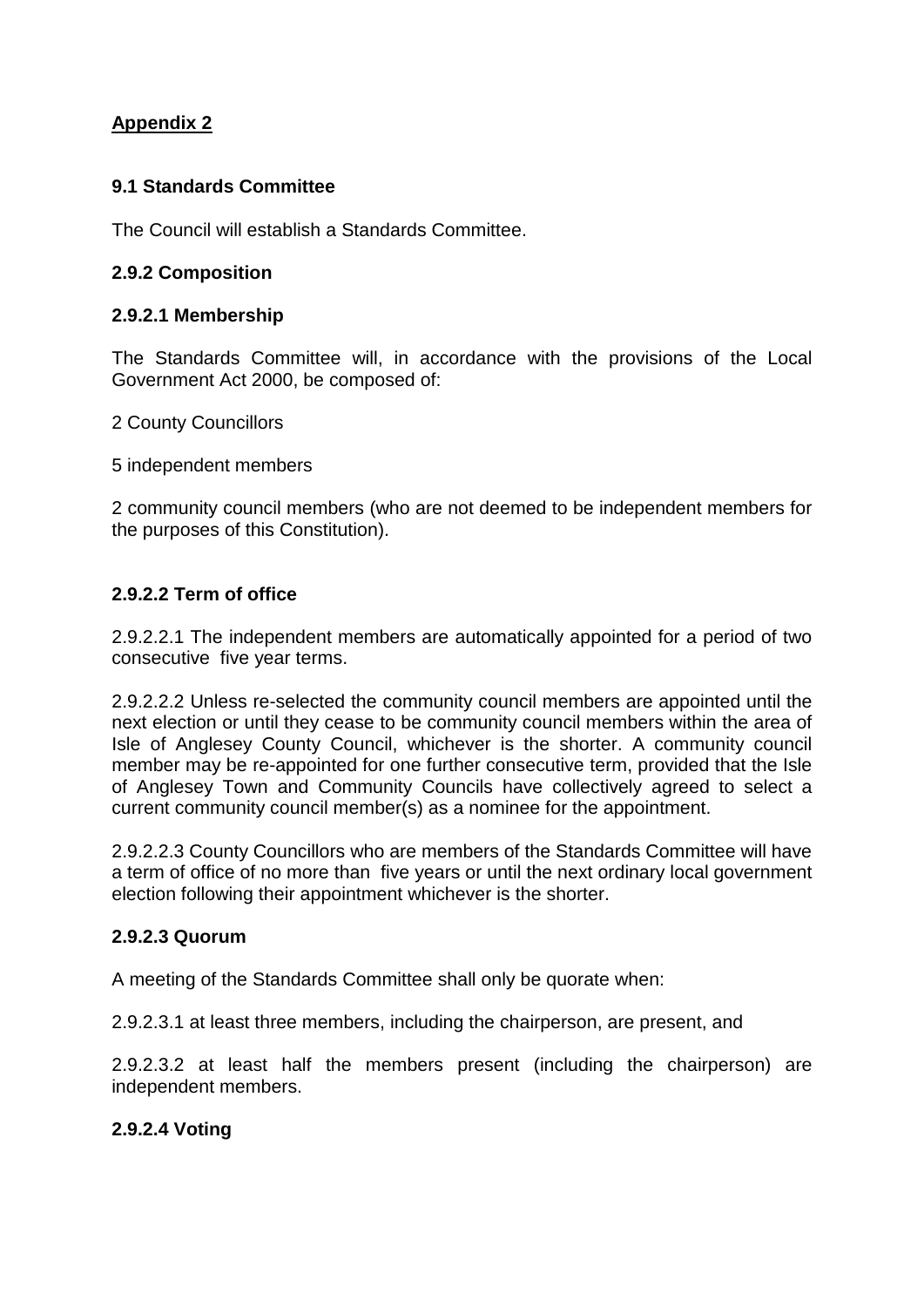County Council members, independent members and the community council members will be entitled to vote at meetings.

# **2.9.2.5 Community Council Members**

2.9.2.5.1 The community council members shall not take part in the proceedings of the Standards Committee when any matter relating to their Community Council is being considered.

2.9.2.5.2 The community council members shall only participate in hearings/applications before the Standards Committee when it is discharging those functions in relation to community councils and community council members.

## **2.9.2.6 Chairing the Committee**

2.9.2.6.1 Only an independent member of the Standards Committee may be the chairperson.

2.9.2.6.2 The chairperson will be elected by the members of the Standards Committee for a period not exceeding, five years or the period he/she remains a member of the Committee, whichever is the shorter period, but will be eligible for re-election as chairperson.

## **2.9.3 Role and Function**

The Standards Committee will have the following roles and functions:

2.9.3.1 promoting and maintaining high standards of conduct by Councillors, co-opted members and church and parent governor representatives;

2.9.3.2 assisting the councillors, co-opted members and church and parent governor representatives to observe the Members' Code of Conduct (5.1);

2.9.3.3 advising the Council on the adoption or revision of the Members' Code of Conduct (5.1);

2.9.3.4 monitoring the operation of the Members' Code of Conduct (5.1);

2.9.3.5 advising, training or arranging to train councillors, co-opted members and church and parent governor representatives on matters relating to the Members' Code of Conduct (5.1);

2.9.3.6 granting dispensations to councillors , co-opted members and church and parent governor representatives from requirements relating to interests set out in the Members' Code of Conduct (5.1);

2.9.3.7 dealing with any reports from a case tribunal or interim case tribunal, and any report from the Monitoring Officer on any matter referred to that officer by the Public Services Ombudsman for Wales.